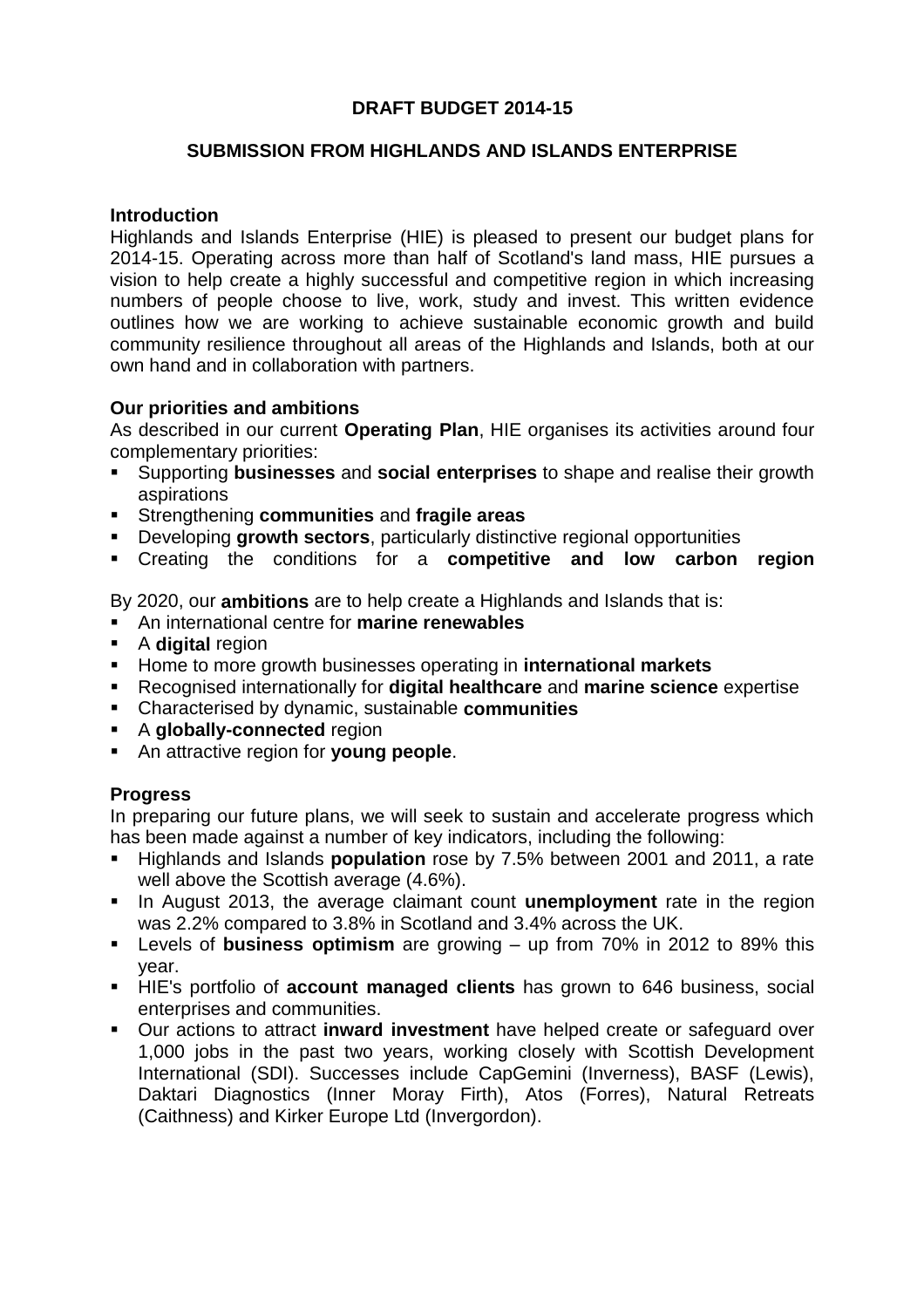- A record number of Highlands and Islands businesses (156) were supported to **trade in international markets** in 2012/13 – an increase of 50% from the year before.
- The region's **creative industries** sector now supports over 8,500 jobs in 1,000 businesses and generates £286 million in turnover. HIE support in the sector generated £6 return to the regional economy for every £1 invested.
- HIE's partnership with **Massachusetts Institute of Technology** (MIT), recently extended for a further three years, has enabled over 150 businesses and social enterprises to experience the world's best entrepreneurship training.
- **HIE** is leading the UK's largest and most complex next generation broadband project – a £146 million investment to deliver access to this crucial enabling technology across our region.
- HIE continues to invest significantly in infrastructure to develop **growth sectors**, with examples including:
	- **Energy**: Arnish (Outer Hebrides), Machrihanish (Argyll), Scrabster (Caithness), Kirkwall (Orkney), Nigg (Ross-shire)
	- **Tourism**: John O'Groats (Caithness), Campbeltown (Argyll), Lews Castle (Outer Hebrides), SailWest (Lochaber)
	- **Life sciences**: European Marine Science Park (Argyll), Inverness Campus, Alexander Graham Bell Centre (Moray), Enterprise Park Forres
	- **Creative industries**: Mareel (Shetland), Creative Industries and Media Centre (Outer Hebrides)
- HIE is leading the national delivery of the **Scottish Land Fund** and **Community Broadband Scotland**.
- HIE worked with 52 **community groups** last year to support them in delivering enhanced community benefit. We have account management relationships with 50 communities.

# **2014-15 budget plans**

Our budget plans for 2014-15, which are indicative at this stage and subject to HIE Board approval, are outlined below. In particular, these plans reflect:

- Clear alignment with the **Government Economic Strategy (GES)**
- A measurable contribution towards Scotland's **National Outcomes** and **Purpose Targets**, as set out in GES and Scotland Performs
- A strong focus on our **four priorities**, as set out above
- The need to balance activities which address immediate economic **challenges** affecting our businesses, social enterprises and communities, with pro-active interventions that seek to capitalise on the significant **opportunities** in our region
- **Increased priority given to capital projects**
- Our continuing drive to become a more **effective and efficient organisation**
- Our longer-term **ambitions** for the Highlands and Islands.

Through the delivery of its four priorities, HIE is making a contribution to all seven Purpose Targets – with a particular emphasis on economic growth, population, productivity and cohesion – and to 13 of the 16 National Outcomes (see Appendix – HIE's contribution to National Performance Framework).

The table below sets out specific examples to show how HIE's activities will help Scotland deliver progress towards the seven Purpose Targets defined in the National Performance Framework: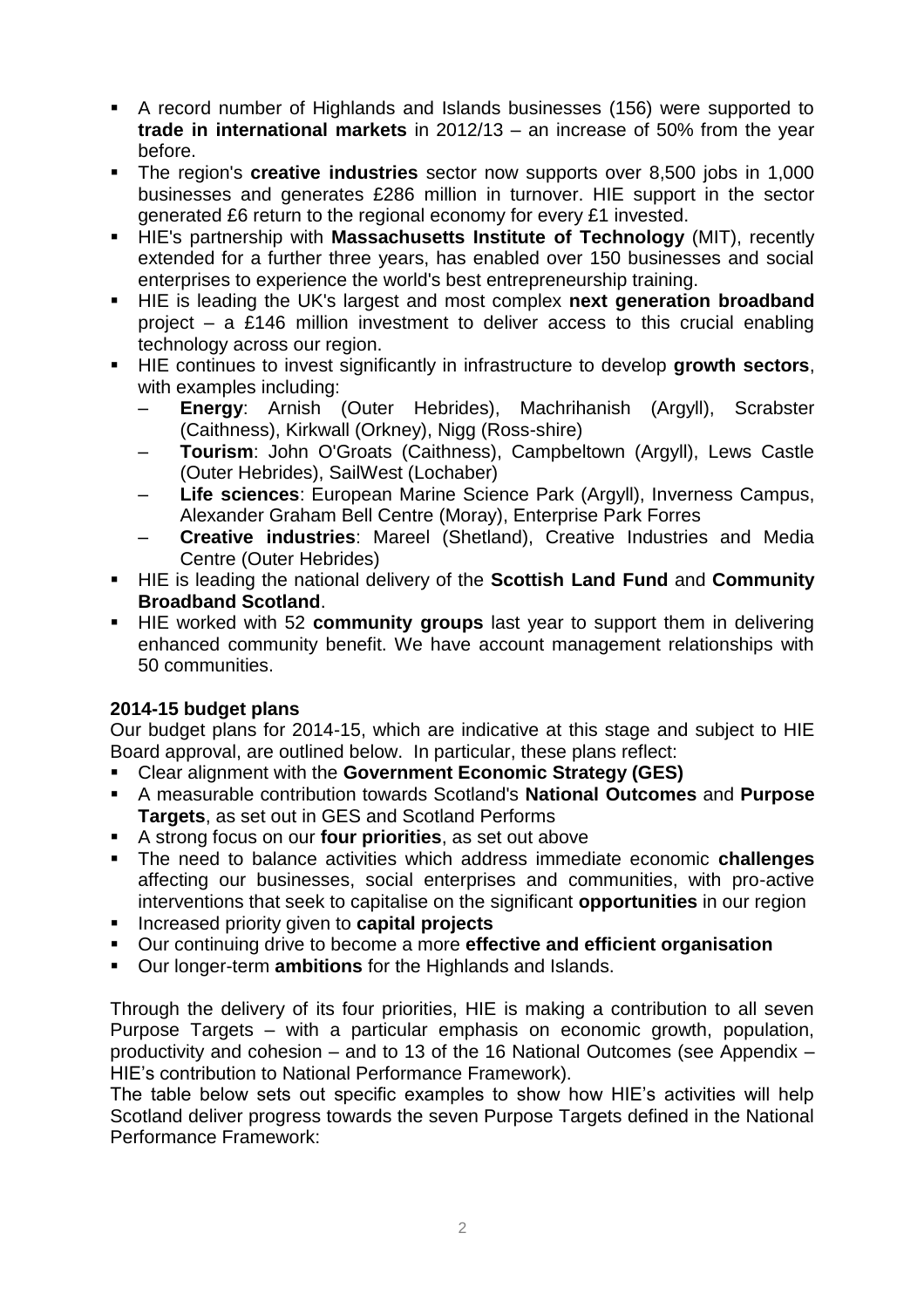| <b>Scottish Government</b>                                                                                                                                                            | <b>HIE activities</b>                                                                                                                                                                                                                                                                                                                                                                                                                                                                                                                                                                                                                                                                                                                                                                                                                                              |
|---------------------------------------------------------------------------------------------------------------------------------------------------------------------------------------|--------------------------------------------------------------------------------------------------------------------------------------------------------------------------------------------------------------------------------------------------------------------------------------------------------------------------------------------------------------------------------------------------------------------------------------------------------------------------------------------------------------------------------------------------------------------------------------------------------------------------------------------------------------------------------------------------------------------------------------------------------------------------------------------------------------------------------------------------------------------|
| <b>Purpose Targets</b>                                                                                                                                                                |                                                                                                                                                                                                                                                                                                                                                                                                                                                                                                                                                                                                                                                                                                                                                                                                                                                                    |
| <b>Economic Growth (GDP)</b><br>To raise the GDP growth<br>rate to the UK level                                                                                                       | $\bullet$<br>Support account managed clients in all parts of the<br>region to define and achieve growth<br>Support<br>businesses<br>to<br>increase<br>participation<br><i>in</i><br>$\bullet$<br>international markets<br>Target support towards seven growth sectors defined in<br><b>Government Economic Strategy</b><br>Assist clients with access to funding<br>$\bullet$<br>Work with SDI to attract high value mobile investment<br>Continue to support the development of the University of<br>the Highlands and Islands (UHI) to improve the<br>competitiveness of the region and create opportunities<br>for young people<br>Develop physical and digital infrastructure to create<br>conditions for growth<br>Pursue new sources of investment in<br>regional<br>infrastructure                                                                          |
| <b>Productivity</b><br>To rank in the top quartile<br>for productivity amongst<br>our key trading partners in<br>the OECD by 2017                                                     | Support client businesses to improve productivity with<br>$\bullet$<br>measured impact on GVA<br>Deliver programmes to increase levels of innovation,<br>$\bullet$<br>entrepreneurship and leadership<br>Invest in property and infrastructure development to<br>$\bullet$<br>support business productivity<br>Support Highlands and Islands businesses to benefit<br>from workforce development<br>Expand research capacity underpinning knowledge-<br>$\bullet$<br>based growth sectors e.g. development of life sciences<br>sector<br>Support development of UHI and the wider universities<br>sector<br>Strengthen knowledge exchange between academia and<br>business, through initiatives including Interface and<br><b>Enterprise Europe</b><br>Support private sector investment in R&D projects<br>Roll-out and exploitation of next generation broadband |
| <b>Participation</b>                                                                                                                                                                  | Support the creation of opportunities for new graduates<br>$\bullet$                                                                                                                                                                                                                                                                                                                                                                                                                                                                                                                                                                                                                                                                                                                                                                                               |
| To maintain our position<br>labour<br>market<br>on<br>participation as the top<br>performing country in the<br>UK and to close the gap<br>with the top five OECD<br>economies by 2017 | to enter the workforce<br>Enable social enterprises to support those furthest from<br>$\bullet$<br>the labour market to enter the workforce<br>Encourage young people to pursue opportunities in<br>science, technology, engineering and mathematics<br>through the STEM programme                                                                                                                                                                                                                                                                                                                                                                                                                                                                                                                                                                                 |
| <b>Population</b><br>To<br>match<br>average<br>population<br>European<br>growth over<br>the period<br>2007<br>2017,<br>from<br>to                                                     | Create conditions and prospects to enable young people<br>$\bullet$<br>to realise their full potential through deployment of<br>regional development and strengthening communities<br>activities                                                                                                                                                                                                                                                                                                                                                                                                                                                                                                                                                                                                                                                                   |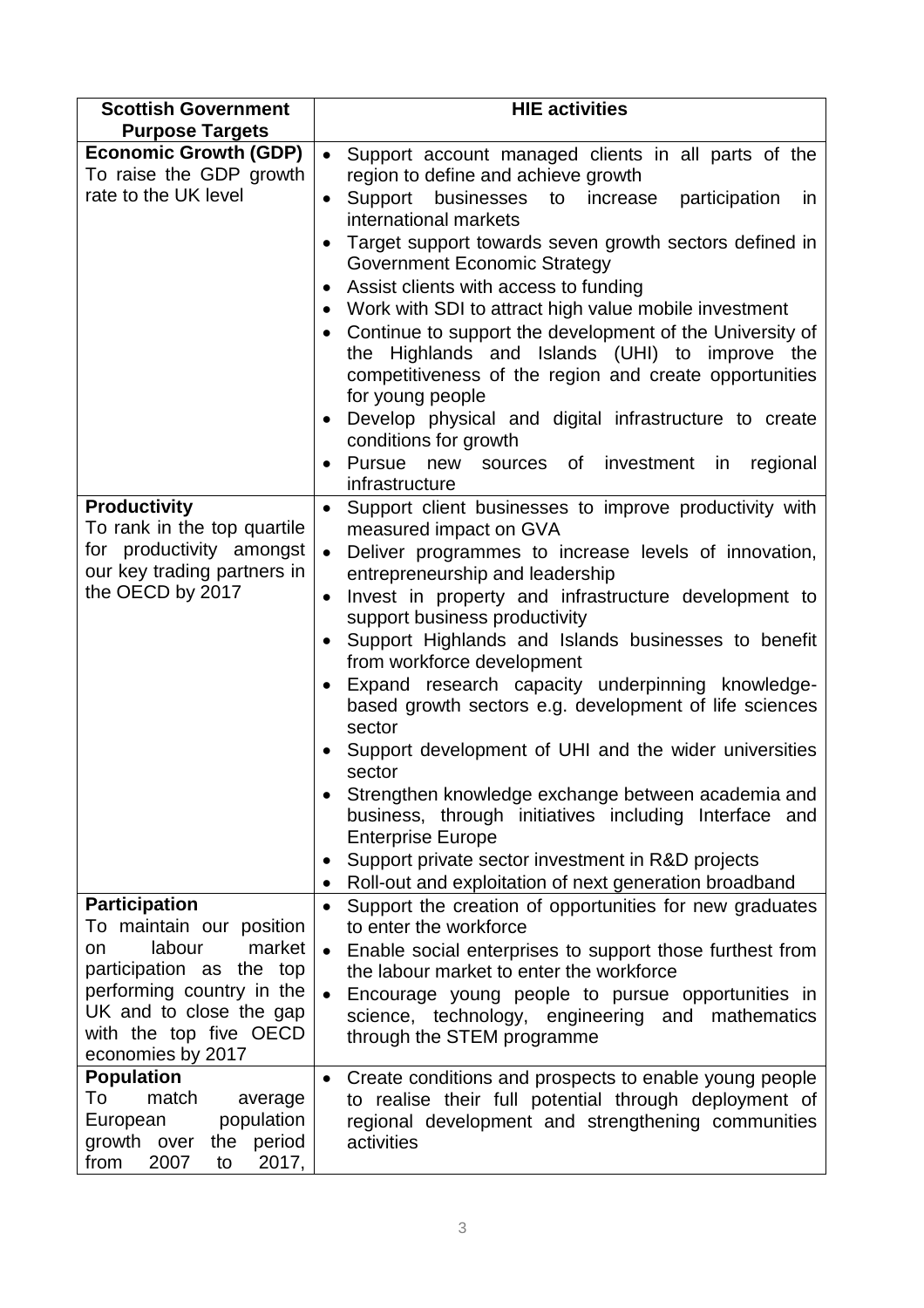| supported by increased<br>healthy life expectancy in<br>Scotland over this period                                                                                    | Support the ongoing development of UHI<br>$\bullet$<br>Develop dynamic, creative and attractive places to<br>achieve our ambitions for population growth e.g.<br>Inverness Campus and European Marine Science Park,<br>Argyll<br>Support and enhance arts and culture, both through<br>٠<br>investment in communities and in creative industries<br>Investment in innovative projects to improve healthcare<br>provision across the Highlands and Islands including<br>digital healthcare, Centre for Health Science, Centre for<br><b>Rural Health</b><br>Support to create stronger, dynamic and sustainable<br>communities<br>Development of asset-based community development to<br>provide enhanced infrastructure, improve local amenities<br>and enhance quality of life |
|----------------------------------------------------------------------------------------------------------------------------------------------------------------------|---------------------------------------------------------------------------------------------------------------------------------------------------------------------------------------------------------------------------------------------------------------------------------------------------------------------------------------------------------------------------------------------------------------------------------------------------------------------------------------------------------------------------------------------------------------------------------------------------------------------------------------------------------------------------------------------------------------------------------------------------------------------------------|
| <b>Solidarity</b><br>To<br>increase<br>overall<br>income and the proportion<br>of income earned by the<br>three<br>lowest<br>income<br>deciles as a group by<br>2017 | inequality<br>Reduce<br>by<br>creating<br>opportunities<br>in<br>$\bullet$<br>communities disadvantaged by peripherality<br>Focus on expansion of employment opportunities in<br>higher-paying economic activities<br>Stimulate growth of social enterprises                                                                                                                                                                                                                                                                                                                                                                                                                                                                                                                    |
| <b>Cohesion</b><br>To<br>narrow the gap<br><i>in</i><br>participation<br>between<br>Scotland's best and worst<br>performing<br>regions<br>by<br>2017                 | Integrate economic and community development to drive<br>$\bullet$<br>and sustain growth in all parts of the Highlands and<br>Islands<br>Work with businesses and communities in fragile areas<br>to enhance confidence and capacity to deliver prosperity<br>Support communities to acquire and manage land and<br>$\bullet$<br>other assets which create sustainable revenue streams,<br>such as renewable energy projects<br>Deliver digital connectivity across the region, including<br>our most remote and rural communities<br>Encourage projects supporting innovative and flexible<br>working practices, such as home-based teleworking<br>Contribute fully to Community Planning Partnerships to<br>achieve local and regional equity objectives                      |
| <b>Sustainability</b><br>To reduce emissions over<br>the period to 2017<br>To reduce emissions by<br>80% by 2050                                                     | Work with businesses and communities to deliver<br>$\bullet$<br>sustainable economic and community growth across the<br>region<br>Support the development of low carbon technologies<br>$\bullet$<br>and exploit growth potential of low carbon opportunities<br>Development of renewable energy sector<br>٠<br>Assessment of economic, social and environmental<br>sustainability integral to HIE investment decisions<br>Support and encourage businesses, social enterprises<br>and communities to benefit from low carbon production<br>processes, energy efficiency and waste minimisation                                                                                                                                                                                 |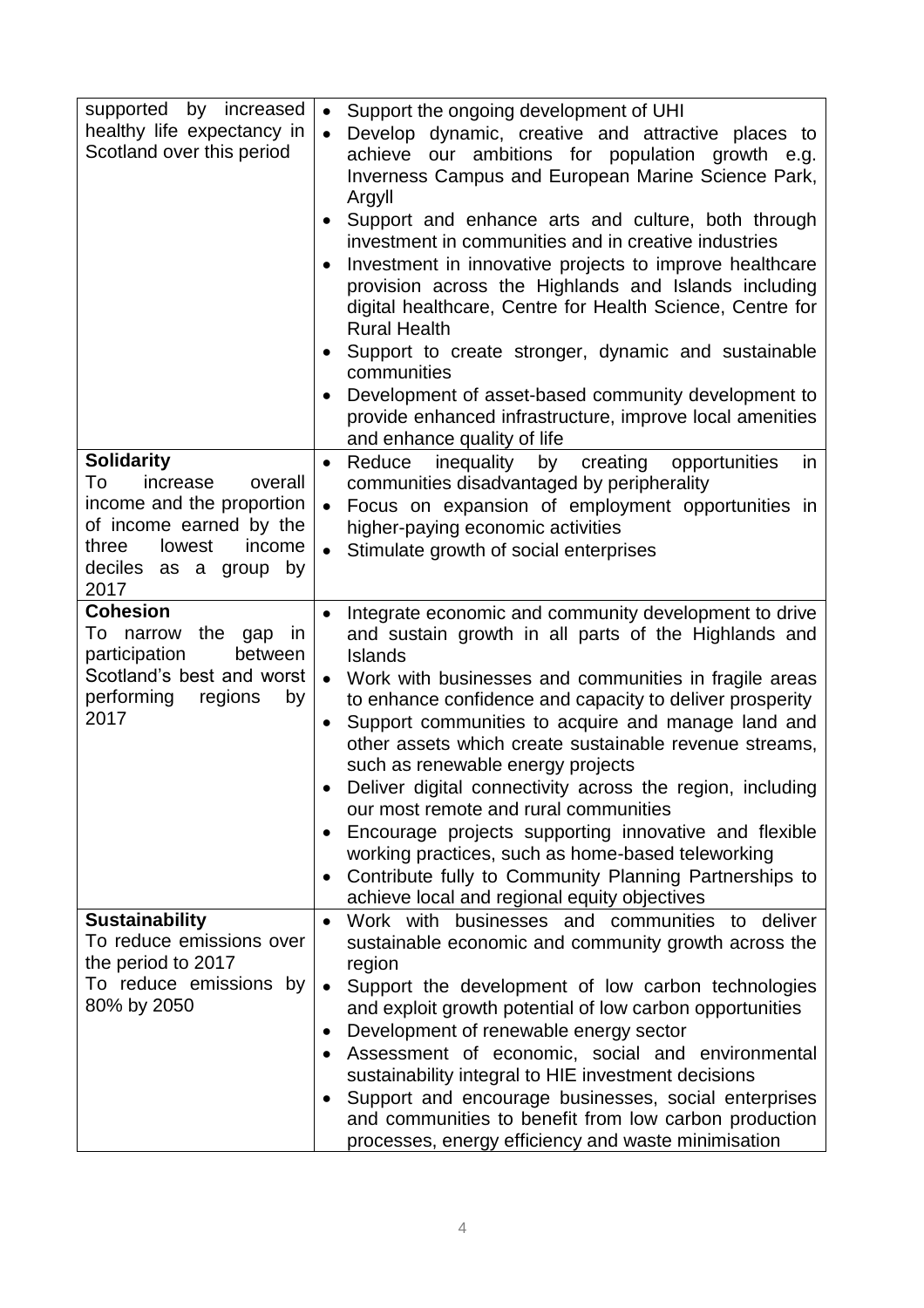# **HIE's four priorities**

The following sections use the four priorities described in HIE's Operating Plan to set out in more detail the interventions HIE is taking and proposing to generate sustainable economic growth and support the region's contribution to Scotland's progress.

## **1. SUPPORTING BUSINESSES AND SOCIAL ENTERPRISES TO SHAPE AND REALISE THEIR GROWTH ASPIRATIONS**

HIE recognises that greater economic prosperity will be delivered through private sector-led investments which deliver jobs and wealth. We work with ambitious businesses whose plans will lead to a measurable increase in turnover (particularly in international markets) and increased employment, especially for young people. HIE's latest pulse survey, carried out among members of our business panel in May 2013, shows signs of growing confidence. Levels of optimism among businesses increased from 70% in September 2012 to 89% this year. Among social enterprises the proportion rose less dramatically, from 79% to 81%.

In 2014-15, we will focus our support for businesses and social enterprises on three areas which are currently proving successful – account management; international trade and investment; and innovation, entrepreneurship and leadership.

### *Account management*

HIE will continue to use account management as a prime channel to deliver support to businesses and social enterprises. Our account managers build up strong, longterm relationships with clients, developing mutual understanding and provide tailored solutions to meet their needs and ambitions. We offer services including direct financial support (in the form of grant, loan or equity), property solutions, graduate placements, and advice and information on topics ranging from business strategy and marketing to resource efficiency and opportunities in the low carbon and digital economies. We have recently entered into a new three-year contract with a leading international business consultancy to provide specialist advice and support to our clients.

Over the last five years, HIE has built up a portfolio which comprises almost 600 business and social enterprises (as well as 50 communities). However, it is important to recognise that the agency also offers one-to-many services which support non-account managed businesses as well. New programmes to support internationalisation and innovation, for example, will be open to businesses which are not account managed at present.

#### *International trade and investment*

HIE's partnership with SDI has been highly effective in recent years, both in enabling Highlands and Islands businesses to trade internationally and in attracting inward investment to Scotland. We aim to sustain this momentum in 2014-15. Last year, we enabled a record 156 businesses to develop international trade activity (an increase of almost 50%) which will generate an additional £44m of annual sales within three years. We helped 96 companies and 108 individuals to identify and evaluate new market opportunities through Smart Exporter, and are now launching a successor programme which will run until March 2015.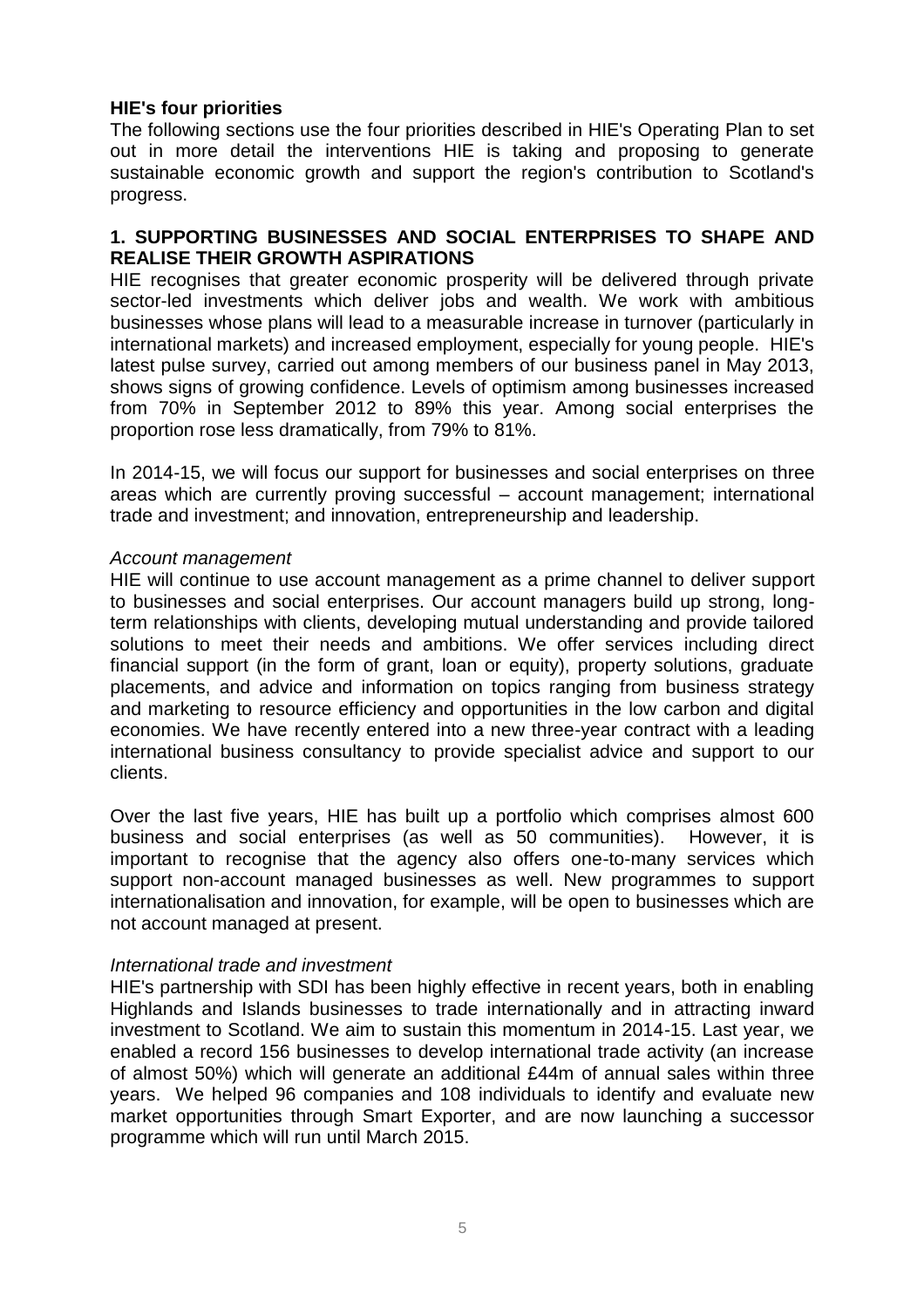We will continue to focus on attracting new investment, both by supporting the expansion of foreign-owned businesses already operating in the Highlands and Islands, and by effective marketing, focused on key sectors.

## *Innovation, entrepreneurship and leadership*

HIE will continue to develop a culture of leadership and entrepreneurship to fuel business success in our region. We will maintain our innovative strategic partnership with Massachusetts Institute of Technology, providing Highlands and Islands businesses with access to the knowledge, research, expertise, events and networking opportunities at one of the world's leading business schools. Recently, we have begun delivery of a new programme of Entrepreneurship Support 2013-15, holding masterclasses on topics ranging from marketing to business planning and financing an entrepreneurial company. This service is open to non-account managed businesses as well as HIE clients.

Successful collaborations with education-industry liaison specialist Interface, and institutions including Glasgow School of Art, which HIE supports to run the Institute of Design Innovation in Forres, have helped foster innovation among account managed clients in particular. Plans are now well advanced to broaden the scope of innovation services through a new programme which will be active later in 2013, and through 2014-15. We will also continue to support and provide access to the Scottish Manufacturing Advisory Service (SMAS) which, during 2012-13, enabled 66 organisations from the Highlands and Islands to benefit from expert advice and support.

#### *Access to finance*

Access to finance is a crucial issue for businesses across Scotland, and the Highlands and Islands is no exception. Over the past year, HIE's Chairman and Chief Executive have led a programme of high-level engagement with all the major banks, aimed at improving mutual understanding and ultimately encouraging greater investment in ambitious growth businesses across the region. To deepen relationships with banks further, secondees from two banks are joining HIE and will work directly with account managers. We will also continue to promote the development agency's own role as a potential source of funding for businesses and social enterprises, as well as a provider of information and advice.

# **2. STRENGTHENING COMMUNITIES AND FRAGILE AREAS**

HIE's integration of community and economic development powers enables the agency to support businesses and social enterprises and strengthen community resilience in some of Scotland's most remote and fragile areas. Our area teams are effectively embedded in the communities they support, enhancing confidence and capacity, and enabling communities to achieve ambitious goals which, crucially, they have set for themselves.

#### *Community-led development*

The principle of community-led regeneration will continue to be at the heart of HIE's approach to strengthening communities across our region, with a strong focus on fragile areas. Our innovative programme of community account management (CAM), introduced in 2008-09, successfully imported the principles of business account management into a new environment, and provides both a workable model and a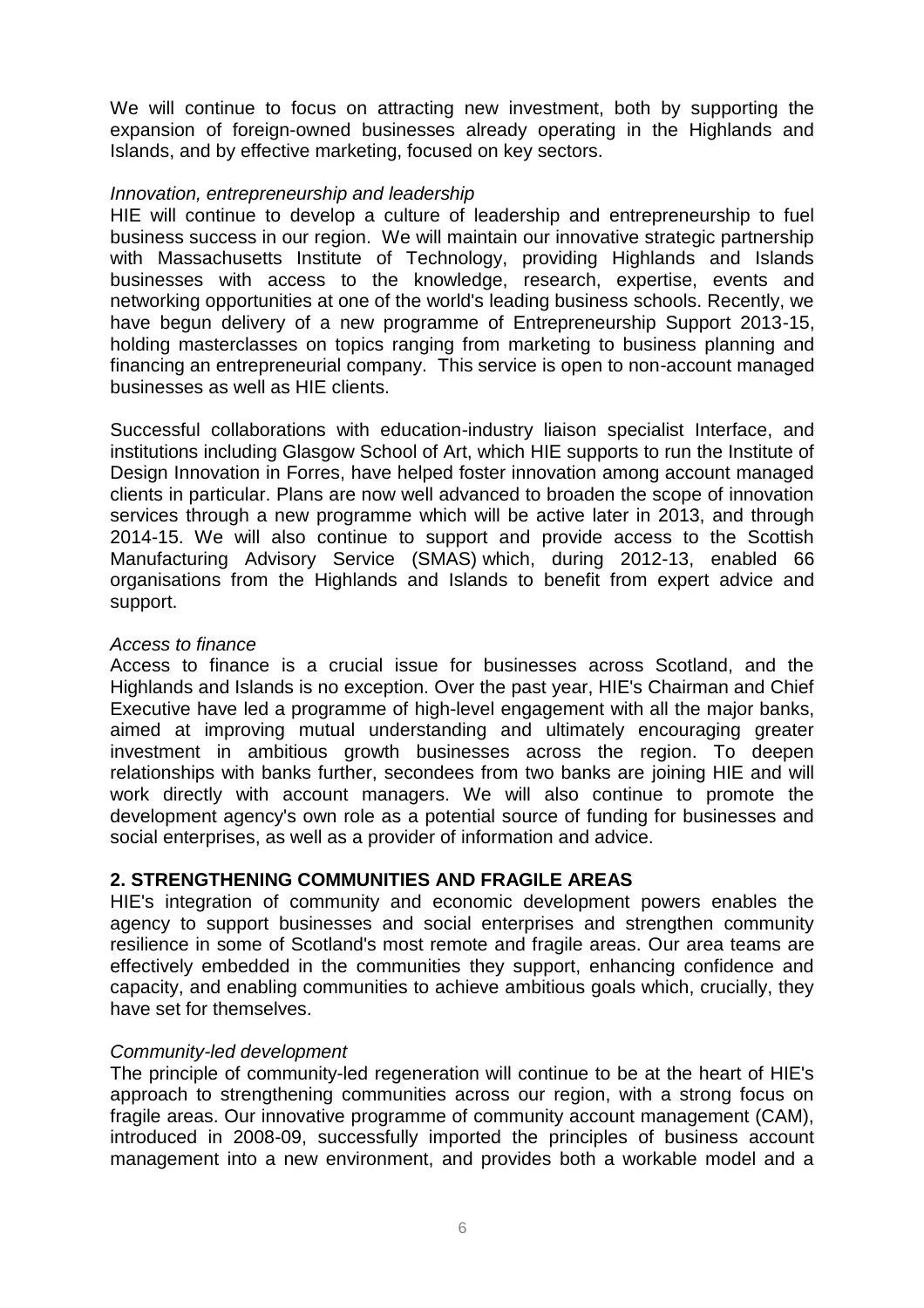strong platform for future community growth. Since 2009, investment in CAM has totalled £4.6 million, with HIE's contribution of £2.7 million attracting LEADER and other local authority funding and partnership contributions in kind. Community development requires long-term commitment, and our future plans focus on expanding our portfolio of account managed communities.

### *Resilient rural communities*

It is important to stress that HIE's four priorities are inter-dependent and that our role in strengthening communities is fully integrated with the other aspects of our work, including supporting business growth and investing in infrastructure. We will continue to ensure that all of HIE's services, products and programmes are applied to address the challenges facing fragile communities. Over the coming years, through our ambitious Digital Highlands and Islands initiative, we will ensure that next generation broadband is rolled out to all parts of the region, and that rural communities, businesses and social enterprises are encouraged to make the most of the considerable opportunities broadband will introduce.

We will work with the community in South Uist to deliver the £10m Lochboisdale Port of Entry project, creating infrastructure to support a range of economic and social impacts in one of the most remote and fragile areas of Scotland. The construction contract includes two causeways, a new fishery pier and a 51 pontoon berths for fishermen and leisure sailors.

### *Arts and culture*

A new policy, '*HIE: Ambitious for Culture*' outlines our strategic rationale for involvement in and support for development of our region's distinctive culture over the coming years. HIE recognises the significant potential of our cultural assets to contribute to a dynamic, sustainable region and resilient communities. We will pursue opportunities for collaborative working to attract investment in arts, culture and heritage, and seek to engage more fully with the Highlands and Islands diaspora worldwide. We will continue implementation of our far-reaching Gaelic Plan, and use the results of research which we are currently conducting into the use of Gaelic as an asset, to inform a future programme of action to maximise the benefits which Gaelic language and culture can offer to our region.

# *Community Broadband Scotland*

HIE will lead the nationwide delivery of the £5 million Community Broadband Scotland (CBS) initiative, which forms part of the national digital strategy to deliver future-proofed digital connectivity across all of Scotland. A partnership between the Scottish Government, HIE, Scottish Enterprise, COSLA, Carnegie UK Trust and both national parks, CBS provides advice, guidance and project funding to help communities deliver improved digital connectivity in the 5% of rural areas least likely to be reached by the superfast broadband core investment programmes. Having established six pioneer projects, HIE is now working with a further 43 rural communities in some of our hardest-to-reach locations.

#### *Community land and asset ownership*

In the past decade, HIE has enabled communities to acquire 320,000 acres of land, facilitating a wave of locally-led development producing tangible benefits including rising population and school rolls, income generation and investment, and new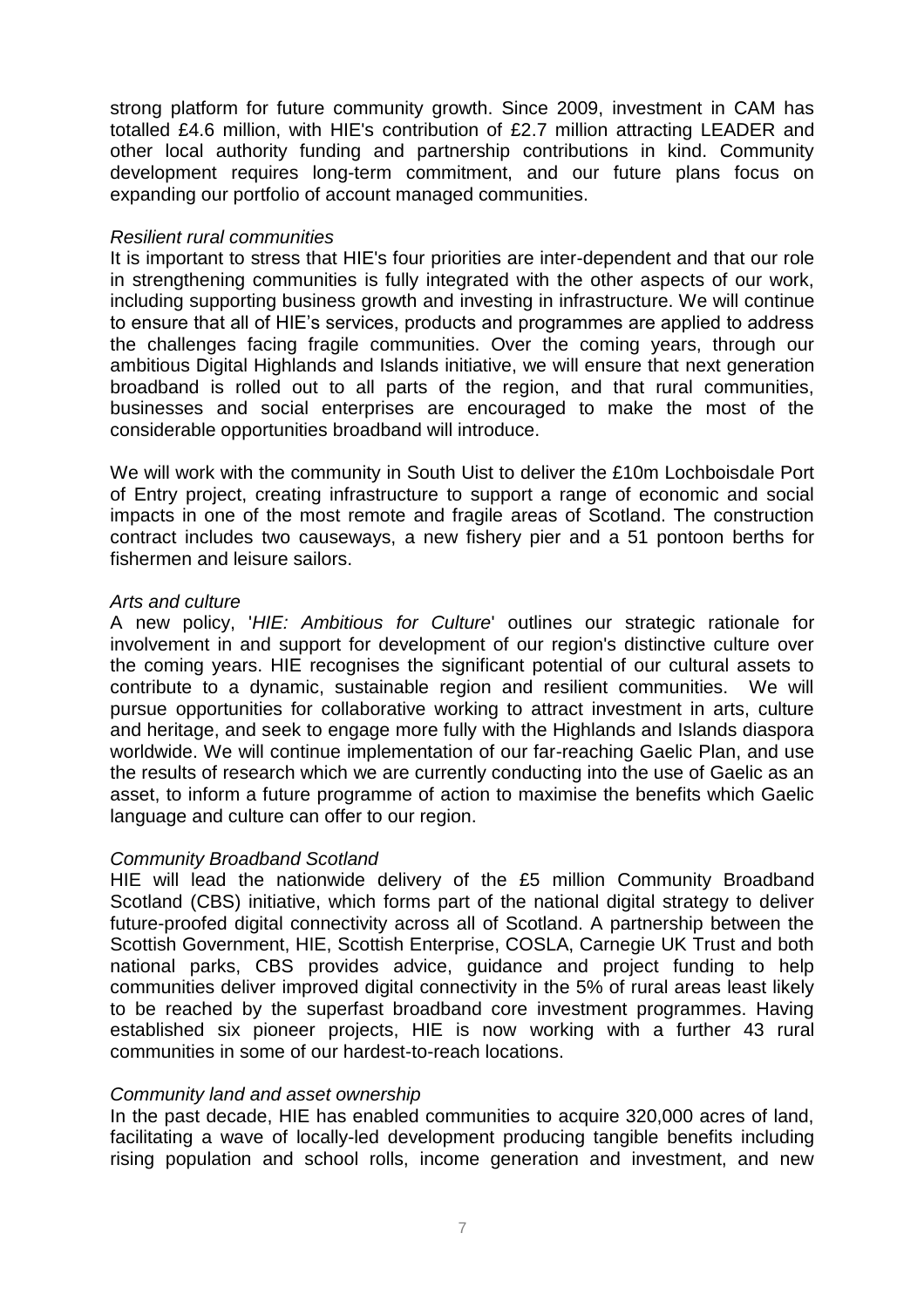economic opportunities. Working with Big Lottery Scotland, we will continue to administer the Scottish Land Fund to enable more communities to own the land they live on and use it to generate sustainable economic and social growth. Community renewable energy projects have been instrumental in delivering both electricity and income to communities across our region, and will continue to play an important role. Another priority in future will be to collaborate with BIG in ensuring that opportunities for community ownership are promoted throughout the country.

## **3. DEVELOPING GROWTH SECTORS, PARTICULARLY DISTINCTIVE REGIONAL OPPORTUNITIES**

HIE's efforts to develop growth sectors are built around three areas; support for businesses and social enterprises; interventions to create the conditions for growth; and influencing sectoral and public policy. Strategic investments by HIE are fully aligned with GES in helping develop the capacity across growth sectors of the economy that have the potential to generate significant numbers of new, high paying jobs.

In 2014-15, we will be implementing new route maps which we have designed to develop the potential of each of our growth sectors – energy; life sciences; creative industries; tourism; food and drink; financial and business services, and universities. Our focus in each of the sectors will be as follows:

# *Energy*

We will maintain the Highlands and Islands' position as a world-leading region in marine energy, building on the global reputation of EMEC in particular, and work with the private sector to develop our offshore wind industry and a resurgent oil and gas sector. We are taking a lead role in the third stage of the National Renewables Infrastructure Plan (NRIP 3) which focuses on marine energy. Since 2010, over £80 million has been invested by the public and private sectors in ports in Orkney, Caithness, Highland, Argyll and the Outer Hebrides, placing the region in a strong competitive position to benefit from renewable energy opportunities in particular.

At the same time, we will continue to develop the supply chain within the region, both for offshore wind and marine energy, and support businesses operating in the oil and gas industry. Oil and gas continues to offer significant economic benefits to the Highlands and Islands as part of a diverse energy sector. As well as working with businesses which are active in oil and gas-related manufacturing, engineering and maintenance, we will target opportunities to establish the region as a centre for oil and gas decommissioning. Shetland in particular has a competitive advantage which we will seek to exploit.

# *Life sciences*

Within the life sciences sector, we are targeting opportunities to exploit the Highlands and Islands' particular strengths in designing and manufacturing medical diagnostics products, exploring opportunities in digital healthcare and developing natural products. In 2014-15 we will seek to capitalise on investments in key infrastructure projects, including the European Marine Science Park in Argyll and the Alexander Graham Bell Centre in Elgin, as well as working with the 80 or so businesses now active in the regional life sciences sector.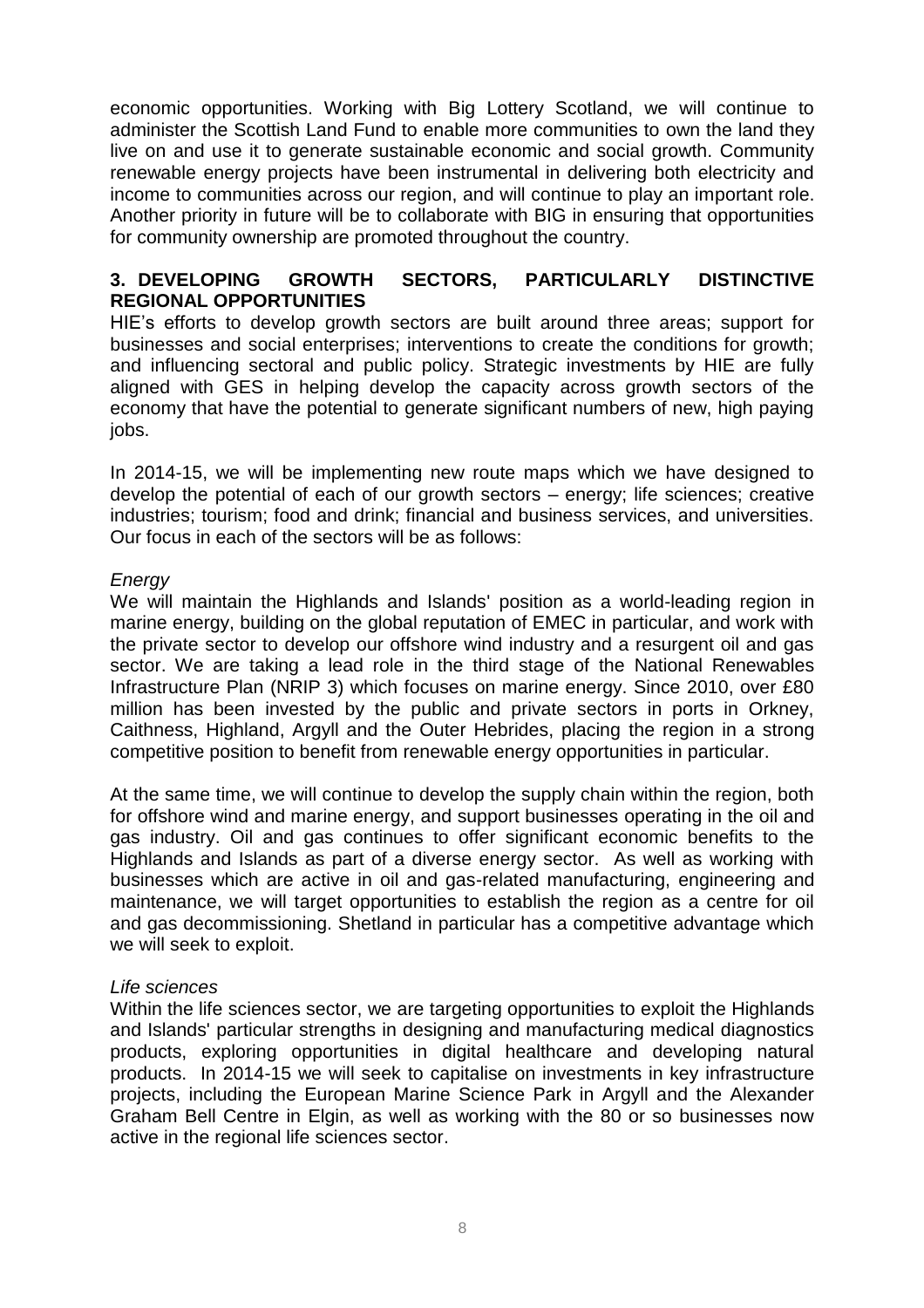### *Creative industries*

HIE's focus on developing trade networks in the region's creative industries sector is already paying dividends, with a recent evaluation showing a return on investment of £6 for every £1 of public investment. We will seek to enhance this position, working with trade networks covering music; screen and broadcast; crafts, fashion and textiles, and writing/publishing. Our investment in digital connectivity will help underpin growth in the creative industries sector in particular, and we will work to identify and exploit cross-sectoral links between creative industries, tourism and digital health.

## *Food and drink*

Export markets present prime opportunities for growing our food and drink sector, and we will ensure the Highlands and Islands is well represented at major exhibitions to showcase the region's products and win new orders. Through an expanded Access to Markets programme, we will seek to build on the momentum of an initiative which has already generated £5.3 million of new sales, both in UK markets and overseas.

#### *Sustainable tourism*

The range of national and international events taking place in Scotland during 2014, including the Commonwealth Games, Ryder Cup and Homecoming, presents opportunities for the whole country. We have created a new, senior post to direct our engagement with these events and ensure we maximise the benefits which could accrue to our businesses and economy. Through Tourism Intelligence Scotland, in collaboration with Scottish Enterprise and VisitScotland, we will provide up to date market information and support strategic planning to strengthen the sector nationwide. We will continue to pursue opportunities in marine tourism, which brings a very high spending market to remote and rural communities, supporting job creation in visitor service businesses. Support will also be targeted to other markets with strong potential, including golf and adventure tourism.

#### *Financial and business services*

We will continue to promote the region as a productive and cost effective onshore destination to global business process outsourcers in the UK, and consolidate our recent inward investment success with Capgemini, which is on course to double its Inverness workforce to 1,000 in 2014. This sector has potential to deliver a positive impact across our region, and we will seek further benefits for our remote and fragile communities through homeworking opportunities in particular.

#### *Universities*

We are developing a new approach to support economic development through universities, working more closely with the Scottish Funding Council. This includes collaboration with SFC to ensure the Highlands and Islands shares in the benefits which Innovation Centres are designed to deliver for Scotland, particularly around strengthening research and development. We will seek to increase university activity in our region, focusing on maximising access to expertise in Scottish universities and strengthening our regional knowledge base in key areas of opportunity including marine renewables, marine science, and digital health. We are continuing to work with the University of the Highlands and Islands to establish it as a high quality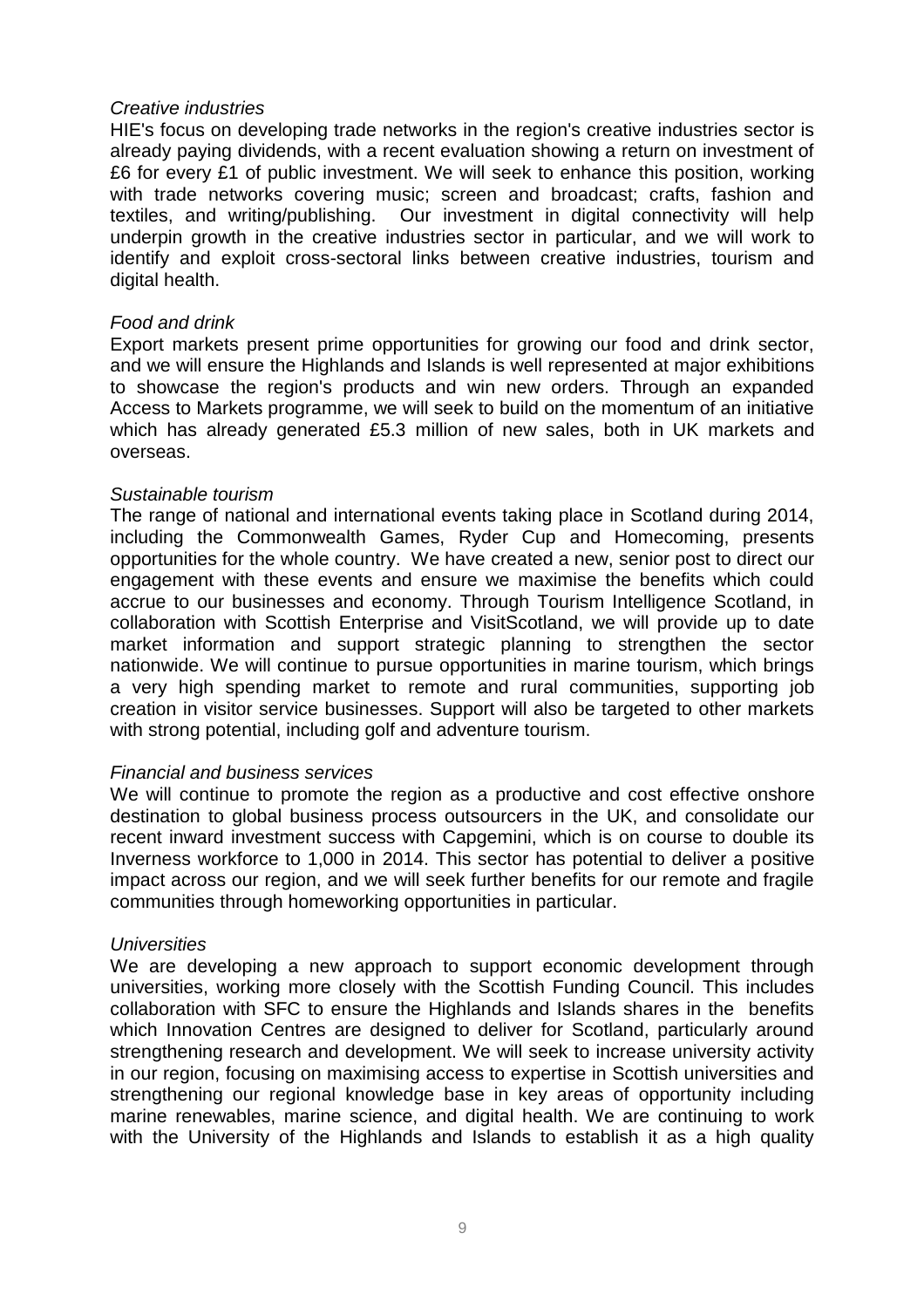learning and research institution and economic driver, particularly supporting opportunities for young people throughout the region.

# **4. CREATING THE CONDITIONS FOR A COMPETITIVE AND LOW CARBON REGION**

HIE's four priorities are closely inter-related, and much of the success which we aim to support our businesses, social enterprises and communities to achieve will be underpinned and accelerated by strategic and regionally-significant investments which HIE will undertake at our own hand, or in collaboration with partners, across our region. Examples which we will be progressing in 2014-15 include:

### *Digital connectivity*

The rollout of next generation broadband (NGB) to all parts of the Highlands and Islands is the largest, most complex and technically challenging project which HIE has ever managed. Working with BT, we are delivering a £146 million project to extend the reach of this vital enabling service well beyond those areas where it is commercially viable to do so. Our aim is to deliver NGB access to everyone in the region by 2020, with the first phase covering 84% of premises by 2016. The project is being closely aligned with HIE's national delivery of Community Broadband Scotland, finding innovative solutions to ensure affordable coverage can be provided even in the most challenging locations. At the same time, we will promote and deliver advice and information to stimulate demand and enable businesses and communities across our region to realise the potential which digital connectivity can deliver.

### *Inverness Campus*

The first occupiers of Inverness Campus, a 185-acre site which HIE is developing as a location for business, learning, research and community activity, will open for business in 2015. HIE's investment of up to £25 million over five years is delivering infrastructure to enable the Campus to become a major engine of growth for the Highland economy over the coming years. Inverness College UHI is relocating and currently constructing new premises which will open in summer 2015. HIE itself is in discussion with the University of the Highlands and Islands to share a new building which is being proposed as a showcase for the region's key economic assets, as well as providing office and research space. Plans are also being developed for an advance life sciences building. International marketing will be stepped up following the Campus official opening in November 2013.

# *Strategic property and business infrastructure*

The range of HIE regionally significant investments across the Highlands and Islands reflects the organisation's commitment to ensure that the benefits of economic progress extend to all parts of the region.

We are preparing a new development plan to attract further private investment to Arnish Business Park, Lewis, a key Enterprise Area location, capitalising on substantial HIE investment to improve the site, including £2 million Scottish Government shovel ready funding.

At the European Marine Science Park in Argyll, we will focus on marketing Malin House as a prime location for businesses commercialising life science opportunities, and develop our links with the Scottish Association for Marine Science.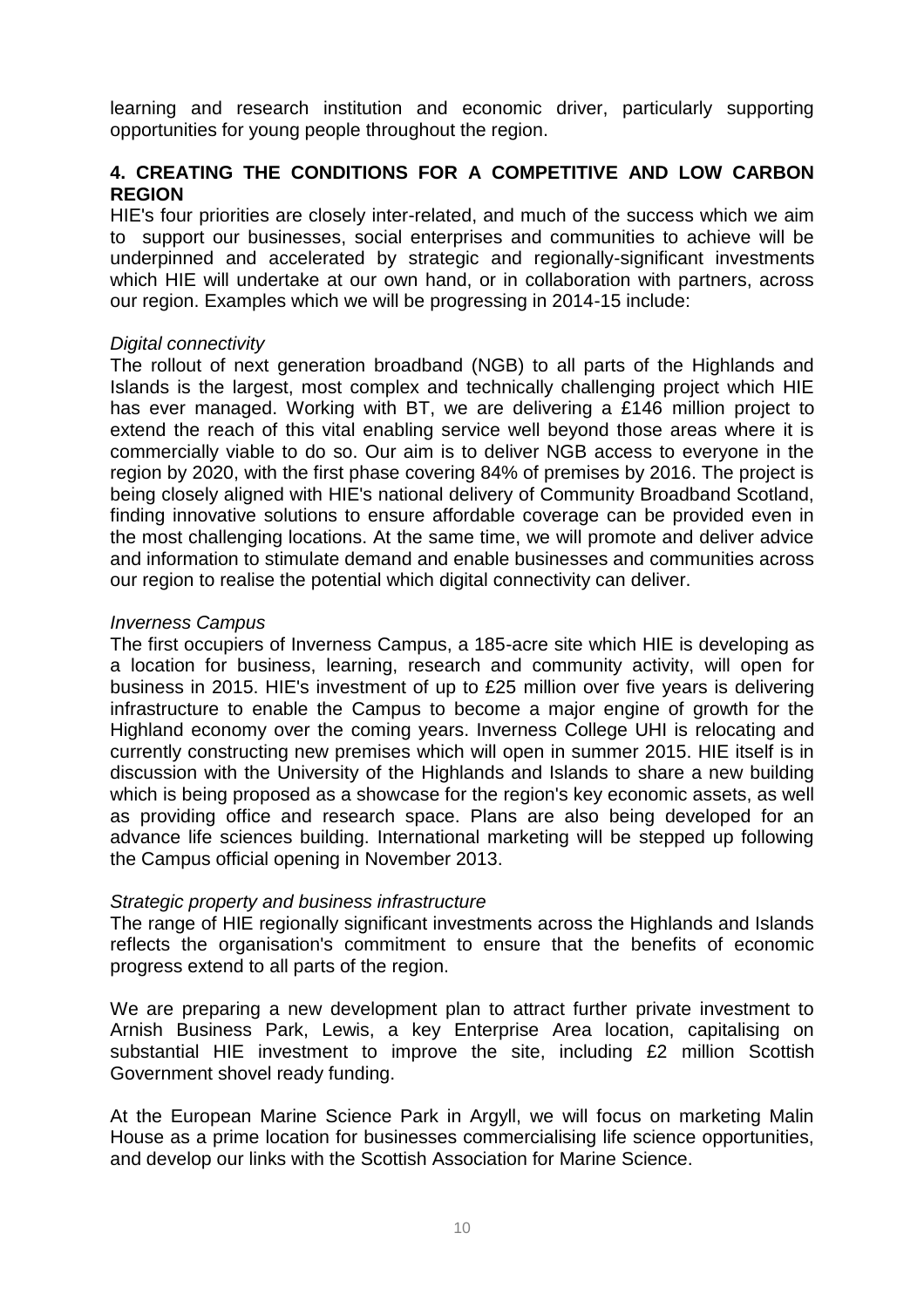Enterprise Park Forres will continue to play a part in attracting investment to Moray as part of HIE's contribution to the Moray Economic Partnership, following recent successes with Atos, AccuNostics and EFC. Enterprise Area benefits for life sciences will feature in our promotional work.

# **Collaborative working**

Working with strategic partners in central and local government and other public agencies on a Team Scotland basis will continue to be a priority. HIE makes effective contributions to Community Planning Partnerships across our region, and is involved in many pan-Scotland initiatives which will be active in 2014-15, including the Scottish Land Fund, Community Broadband Scotland, and the Scottish Business Portal.

We have established close working relationship with Business Gateway in each of the local authority areas we cover, including co-location in many cases, and will continue to foster collaboration for the benefit of Highland and Islands businesses. We are currently working with Skills Development Scotland to develop and implement a regional skills strategy for the Highlands and Islands, and with the Scottish Funding Council to maximise the value to the region of the growing number of Innovation Centres in Scotland.

# **Financial overview**

Highlands and Islands Enterprise's financial position, as currently projected, is outlined below. This highlights the current actual budget for 2013/14 compared with the original Operating Plan projections, and a draft budget for 2014/15. It should be noted that this remains indicative and subject to change depending upon the nature and the timing of the investment demand which HIE has to react to, from both private and social enterprises, in fulfilling its ambitions to deliver economic growth across the Highlands and Islands.

DB – draft budget AB – actual budget OPB – Op plan Budget

|                                   | 2014/15 DB<br>£m | 2013/14 AB<br>£m | 2013/14 OPB<br>£m |
|-----------------------------------|------------------|------------------|-------------------|
| <b>Income</b>                     |                  |                  |                   |
| Grant-in-aid - baseline           | 58.6             | 48.4             | 48.4              |
| Grant-in-aid – in-year allocation |                  | 5.9              |                   |
| Release of reserves               |                  | 2.7              |                   |
| EU income                         | 5.0              | 5.0              | 5.0               |
| Capital receipts                  | 4.5              | 3.3 <sub>2</sub> | 4.0               |
| Revenue receipts                  | 5.6              | 5.8              | 5.8               |
| <b>Total cash resources</b>       | 73.7             | 71.1             | 63.2              |
| <b>Non-cash allocation</b>        |                  |                  |                   |
| Annually-managed expenditure      | 10.5             | 10.5             |                   |
| Ring-fenced DEL                   | 12.7             | 12.7             | 12.7              |
| <b>TOTAL BUDGET INCOME</b>        | 96.9             | 94.3             | 75.9              |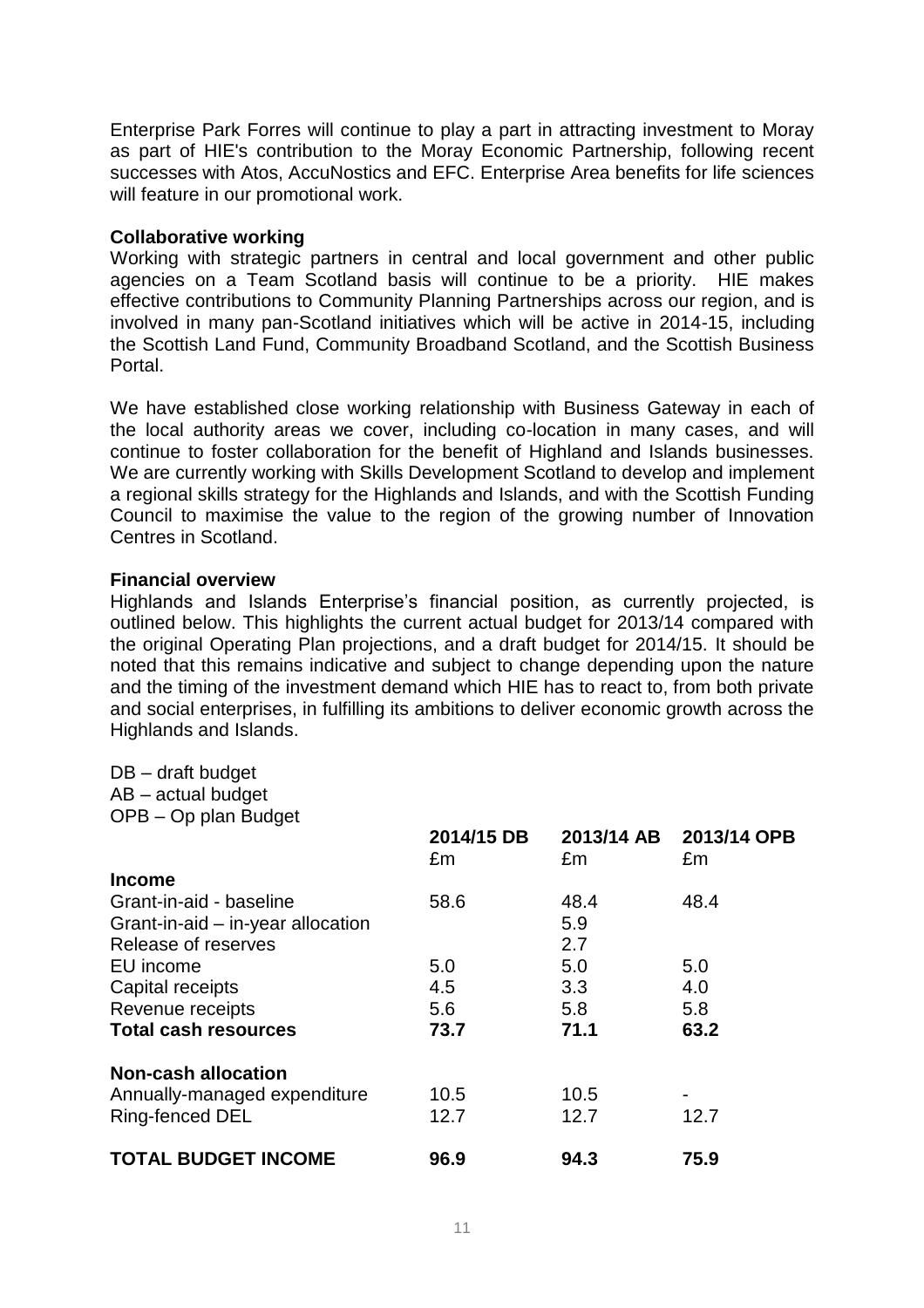| <b>Expenditure</b>                |      |      |      |
|-----------------------------------|------|------|------|
| Businesses and social enterprises | 12.0 | 13.0 | 10.0 |
| Strengthening communities         | 8.0  | 8.0  | 7.5  |
| Developing growth sectors         | 15.0 | 13.0 | 12.0 |
| Competitive region                | 16.6 | 15.0 | 14.3 |
| Development support               | 4.4  | 5.2  | 4.5  |
| <b>Operating costs</b>            | 14.5 | 14.9 | 14.9 |
| <b>Strategic Forum savings</b>    | 3.2  | 2.0  |      |
| <b>Total</b>                      | 73.7 | 71.1 | 63.2 |
| <b>Non-cash allocation</b>        |      |      |      |
| Annually-managed expenditure      | 10.5 | 10.5 |      |
| Ring-fenced DEL                   | 12.7 | 12.7 | 12.7 |
| <b>TOTAL BUDGET EXPENDITURE</b>   | 96.9 | 94.3 | 75.9 |

# **Key points to note are as follows:**

- **Grant-in-aid (GIA) income** HIE has been successful in attracting an additional capital allocation of £5.9 million in 2013/14 with a further budget uplift of £10.2 million in 2014/15 from the original operating plan budget. This additional capital funding will support developments such as Enterprise Park Forres, Inverness Campus, EMEC, life sciences, renewable energy investments and other business infrastructure.
- **Broadband** Funding and expenditure for broadband has not been included in the above figures. Current estimates for 2014/15 suggest a £55 million investment programme following on from the £20 million spend during 2013/14. Broadband funding has been secured separately from the Scottish Government.
- **Energy funds** It is anticipated that HIE will seek additional funding from the Scottish Government's Energy Team during 2013/14 and beyond to support a number of developments in the renewable energy sector across the Highlands and Islands. These funds however have not been shown in the attached budget.
- **Release of reserves** The release of reserves relates to shovel-ready funds previously provided in 2012/13 for a project affected by unforeseen delays. These funds, with Scottish Government agreement, were applied to working capital to accelerate creditor payments, creating a financial underspend with a corresponding increase in reserves in 2012/13. This project will commence in 2013/14 and will be funded by the release of these reserves.
- **Capital receipts** These comprise mainly property sales which, in the current financial market, are increasingly challenging, with access to finance being a key issue for prospective purchasers. The target for 2014/15 will require to be reviewed ahead of finalising the actual budget in April 2014.
- **Operating costs** Since 2009/10, operating costs have reduced from £17.5 million to £14.9 million for 2013/14, representing a reduction of 15% whilst also absorbing inflationary pressures. HIE plans to reduce these further in 2014/15 to £14.5 million. Savings in the current year have been achieved through a rationalisation of accommodation and associated administration costs.
- **Annual managed expenditure (AME), non cash, allocation** The absence of this budget in 2013/14 reflects the fact that HIE had not moved to an AME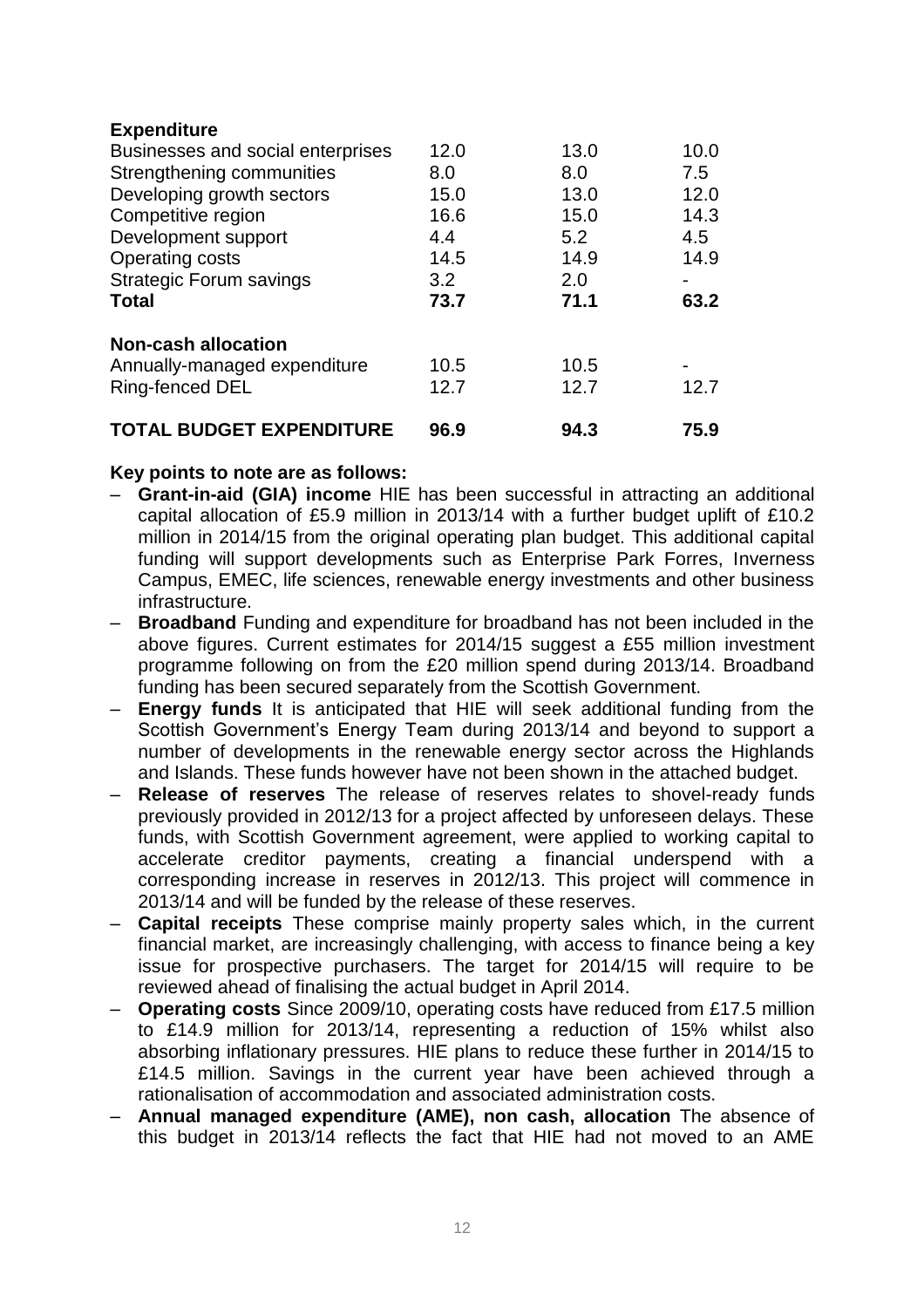allocation at the time the Operating Plan was originally developed and this was prepared under the previous resource-based accounting basis

– **Capital and revenue virement** The Committee has previously expressed a specific interest in capital spend and revenue to capital virements in particular. It is useful to recall that HIE's Block A budget is discretionary and therefore virement from revenue to capital does not carry the same impact that it may do in other public sector organisations. Indeed, it is important that HIE retains the flexibility and discretion in these budget headings to meet the financial needs of our clients which can be either capital or revenue in nature. In order to do this successfully, the HIE Operating Plan established a revenue to capital virement range as part of its plan.

### **Conclusion**

The Highlands and Islands continues to provide Scotland with significant opportunities to achieve sustainable economic growth in challenging times. Among other strengths, the region has particular potential in vital national sectors, including energy, life sciences, financial and business services, and creative industries.

Highlands and Islands Enterprise's unique combination of economic and community development powers enables the agency to support ambitious businesses, social enterprises and communities to generate jobs and prosperity across the region, including its most fragile areas.

HIE's budget is also geared towards maximising sustainable growth through farreaching infrastructure investments, which will improve the region's competitive position over many years to come. Inverness Campus and HIE's collaboration with BT to deliver superfast broadband to underpin growth in parts of the region provide standout examples of how HIE is helping the region not only develop its own potential, but also make a serious contribution to national outcomes. HIE is leading efforts, working in close alignment with national and regional bodies, to capitalise on these opportunities and ensure the Highlands and Islands make a lasting impact on growth and prosperity for Scotland.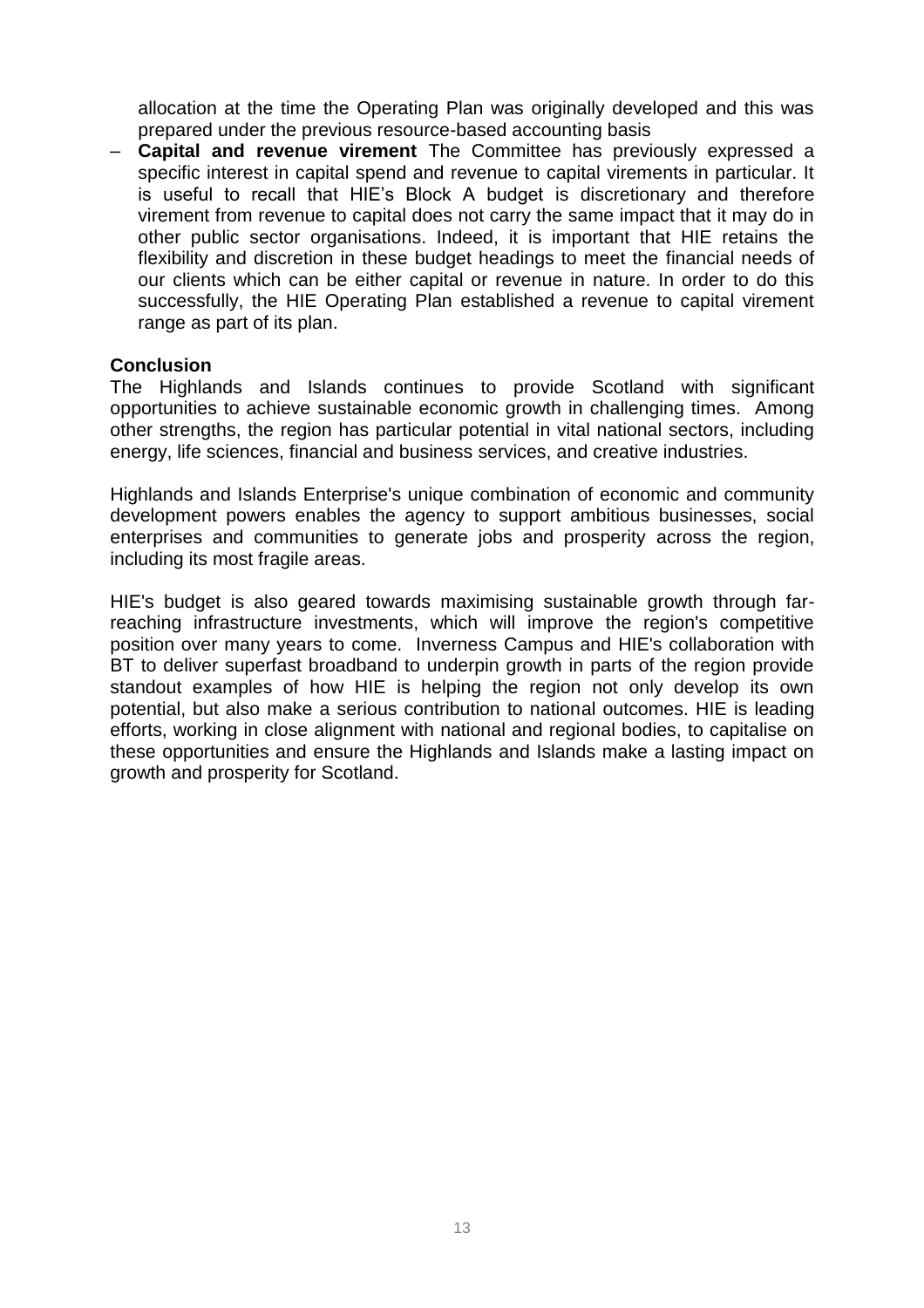# Appendix: HIE's contribution to National Performance Framework

The Scottish Government sets out high-level targets for increasing sustainable economic growth. These targets, along with the 16 national outcomes, have informed the development of desired outcomes for the region and, in turn, the choice of regionally significant investments and enterprise programmes that HIE delivers. The diagram which follows highlights the areas where HIE's interventions contribute to the national outcomes and purpose targets as set out in the National Performance Framework.



- 13 We take pride in a strong, fair and inclusive national identity.
- 14 We reduce the local and global environmental impact of our consumption and production.
- 15 Our people are able to maintain their independence as they get older and are able to access appropriate support when they need it
- 16 Our public services are high quality, continually improving, efficient and responsive to local people's needs.

**Key** 

Major contribution

Support contribution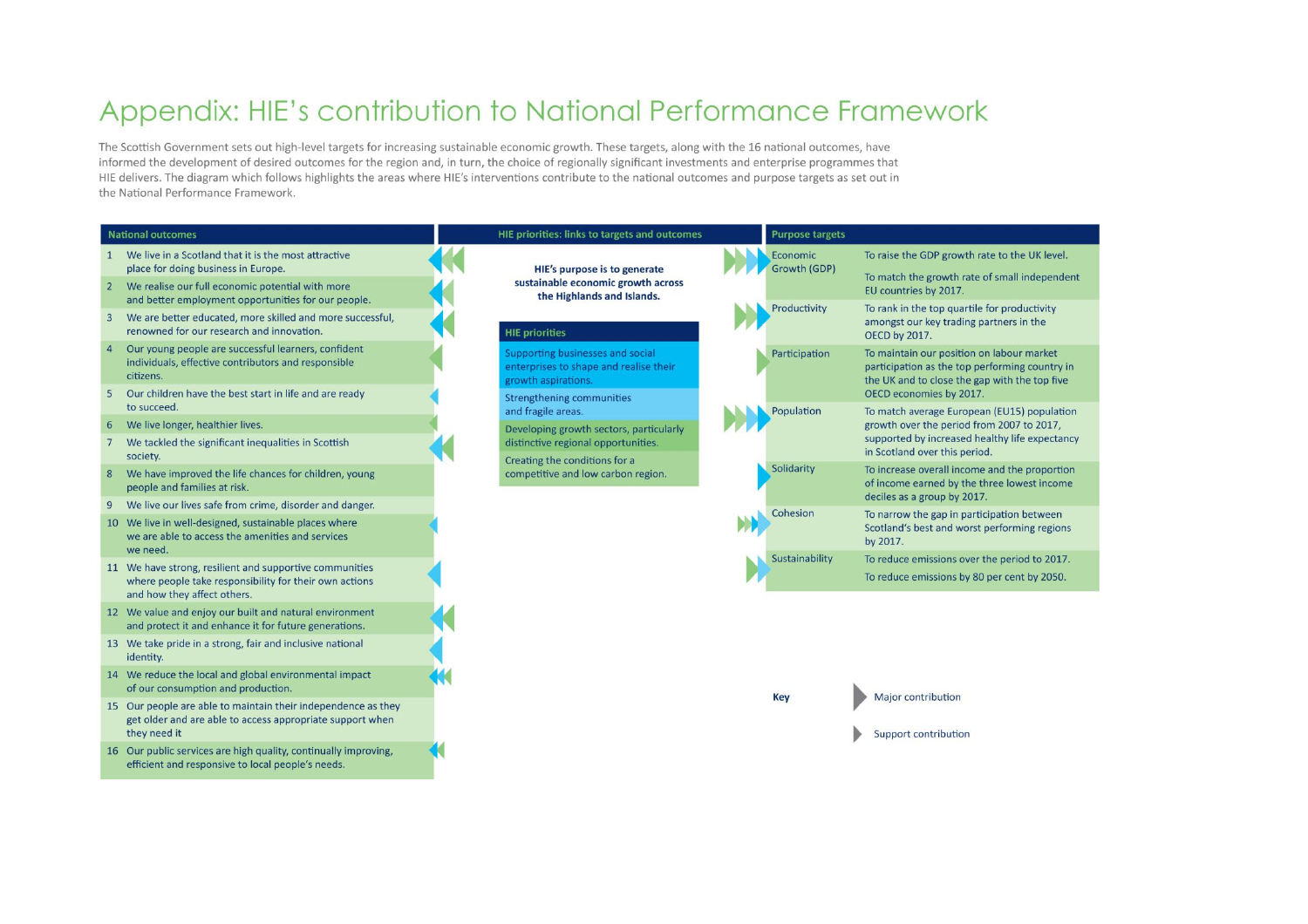# **Highlands and Islands Enterprise**

# **Financial Summary by Priority 2011-12 - 2013-14**

|                                                                              | Actual<br>$2011 -$<br>12 | Actual<br>$2012 -$<br>13 | Published<br>Plan | Current<br><b>Budget</b><br>2013- | Change                   | Change         | Explanation of policy<br>changes - detailed<br>explanation in written |
|------------------------------------------------------------------------------|--------------------------|--------------------------|-------------------|-----------------------------------|--------------------------|----------------|-----------------------------------------------------------------------|
|                                                                              |                          |                          | 2013-14           | 14                                |                          |                | submission                                                            |
| <b>Budget line</b>                                                           | £m                       | £m                       | £m                | £m                                | £m                       | $\%$           |                                                                       |
| <b>Business &amp; Social Enterprises</b><br><b>Strengthening Communities</b> | 10.0<br>7.5              | 14.8<br>7.5              | 10.0<br>7.5       | 13.0<br>8.0                       | 3.0<br>0.5               | 30.0%<br>6.7%  | <b>Barmuckity Business Park</b>                                       |
| <b>Developing Growing Sectors</b>                                            | 11.5                     | 13.5                     | 12.0              | 13.0                              | 1.0                      | 8.3%           |                                                                       |
| <b>Competitive Region</b>                                                    | 14.1                     | 21.8                     | 14.3              | 15.0                              | 0.7                      | 4.9%           |                                                                       |
| <b>Development Support</b>                                                   | 4.5                      | 5.2                      | 4.5               | 5.2                               | 0.7                      | 15.6%          |                                                                       |
| <b>Total Frontline Investment</b>                                            | 47.6                     | 62.8                     | 48.3              | 54.2                              | 5.9                      | 12.2%          |                                                                       |
|                                                                              |                          |                          |                   |                                   |                          |                |                                                                       |
| <b>Operating Costs</b>                                                       |                          |                          |                   |                                   |                          |                |                                                                       |
| <b>Staff Costs</b>                                                           |                          |                          |                   |                                   |                          |                |                                                                       |
| <b>Front Line</b>                                                            |                          |                          | 7.3               | 7.3                               |                          |                |                                                                       |
| Support                                                                      |                          |                          | 3.0               | 3.0                               |                          |                |                                                                       |
| <b>Staff Costs</b>                                                           |                          |                          | 10.3              | 10.3                              | $\overline{\phantom{0}}$ | $\blacksquare$ |                                                                       |
| <b>Travel &amp; Subsistence</b>                                              |                          |                          | 0.7               | 0.7                               | $\blacksquare$           |                |                                                                       |
| Premises                                                                     |                          |                          | 1.6               | 1.6                               | $\blacksquare$           |                |                                                                       |
| <b>ICT</b>                                                                   |                          |                          | 1.2               | 1.2                               | -                        |                |                                                                       |
| Administration                                                               |                          |                          | 1.1               | 1.1                               | $\blacksquare$           |                |                                                                       |
| <b>Total Operating costs</b>                                                 | 15.2                     | 15.1                     | 14.9              | 14.9                              | $\blacksquare$           | $\blacksquare$ |                                                                       |
|                                                                              |                          |                          |                   |                                   |                          |                |                                                                       |
| <b>Total Cash Investment</b>                                                 | 62.7                     | 77.9                     | 63.2              | 69.1                              | 5.9                      | 9.3%           |                                                                       |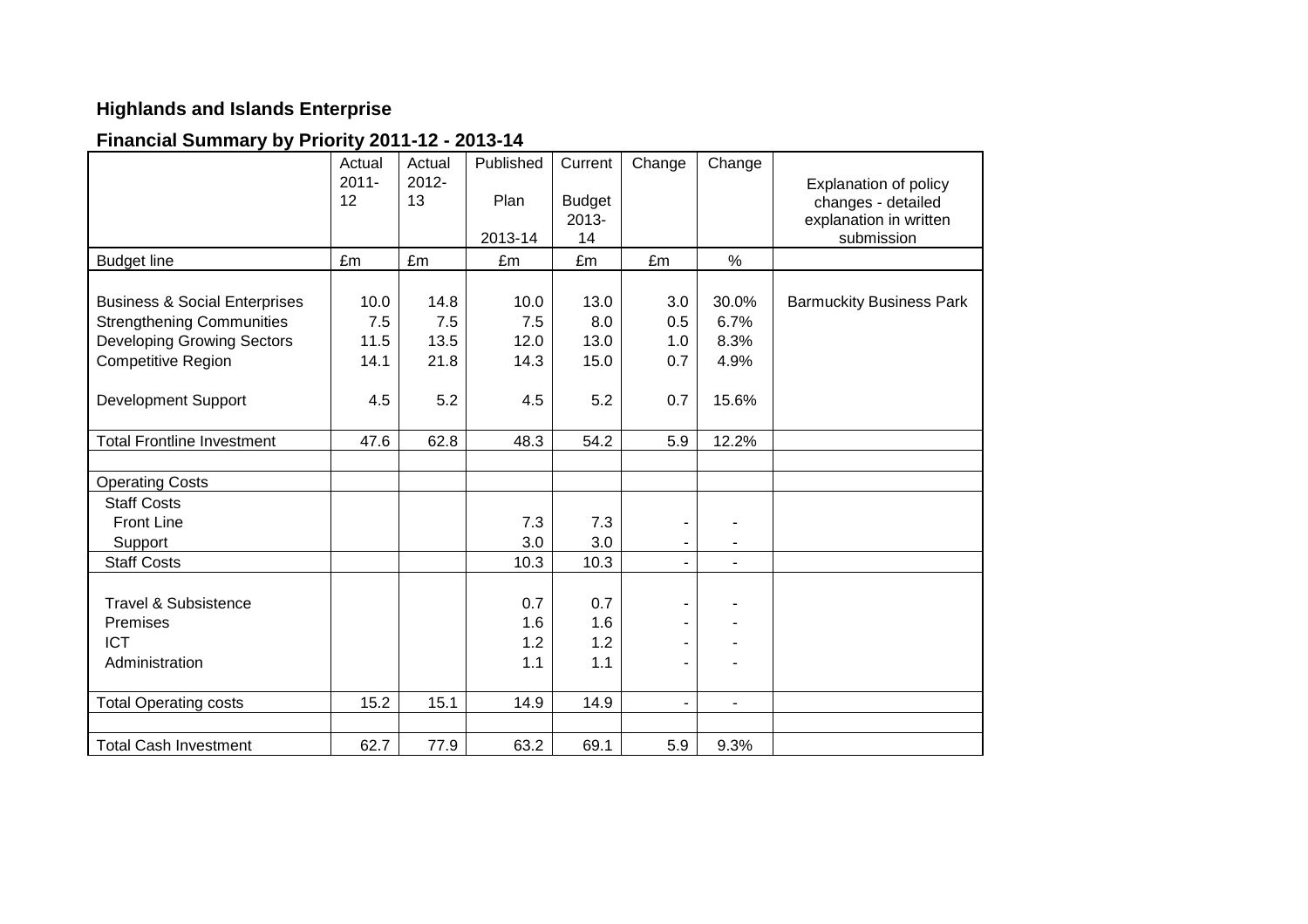# **Financial Summary by Priority 2014-15**

|                                          | Published | Current       | Change                   | Change         | <b>Explanation of policy</b> |
|------------------------------------------|-----------|---------------|--------------------------|----------------|------------------------------|
|                                          | Plan      | <b>Budget</b> |                          |                | changes - detailed           |
|                                          |           | 2014-         |                          |                | explanation in written       |
|                                          | 2014-15   | 15            |                          |                | submission                   |
| <b>Budget line</b>                       | £m        | £m            | £m                       | %              |                              |
|                                          |           |               |                          |                |                              |
| <b>Business &amp; Social Enterprises</b> | 10.0      | 12.0          | 2.0                      | 20.0%          |                              |
| <b>Strengthening Communities</b>         | 7.5       | 8.0           | 0.5                      | 6.7%           |                              |
| <b>Developing Growing Sectors</b>        | 12.5      | 15.0          | 2.5                      | 20.0%          |                              |
| <b>Competitive Region</b>                | 14.6      | 16.6          | 2.0                      | 13.7%          |                              |
|                                          |           |               |                          |                |                              |
| Development Support                      | 4.4       | 4.4           | ÷                        |                |                              |
|                                          |           |               |                          |                |                              |
| <b>Total Frontline Investment</b>        | 49.0      | 56.0          | 7.0                      | 14.3%          |                              |
|                                          |           |               |                          |                |                              |
| <b>Operating Costs</b>                   |           |               |                          |                |                              |
| <b>Staff Costs</b>                       |           |               |                          |                |                              |
| <b>Front Line</b>                        | 7.3       | 7.3           | -                        |                |                              |
| Support                                  | 3.0       | 3.0           | ۰                        |                |                              |
| <b>Staff Costs</b>                       | 10.3      | 10.3          | $\overline{\phantom{a}}$ | $\blacksquare$ |                              |
|                                          |           |               |                          |                |                              |
| <b>Travel &amp; Subsistence</b>          | 0.7       | 0.7           | -                        |                |                              |
| Premises                                 | 1.3       | 1.3           | -                        |                |                              |
| <b>ICT</b>                               | 1.2       | 1.2           | ۰                        |                |                              |
| Administration                           | 1.0       | 1.0           | -                        |                |                              |
|                                          |           |               |                          |                |                              |
| <b>Total Operating costs</b>             | 14.5      | 14.5          | -                        | ۰              |                              |
|                                          |           |               |                          |                |                              |
| <b>Total Cash Investment</b>             | 63.5      | 70.5          | 7.0                      | 11.0%          |                              |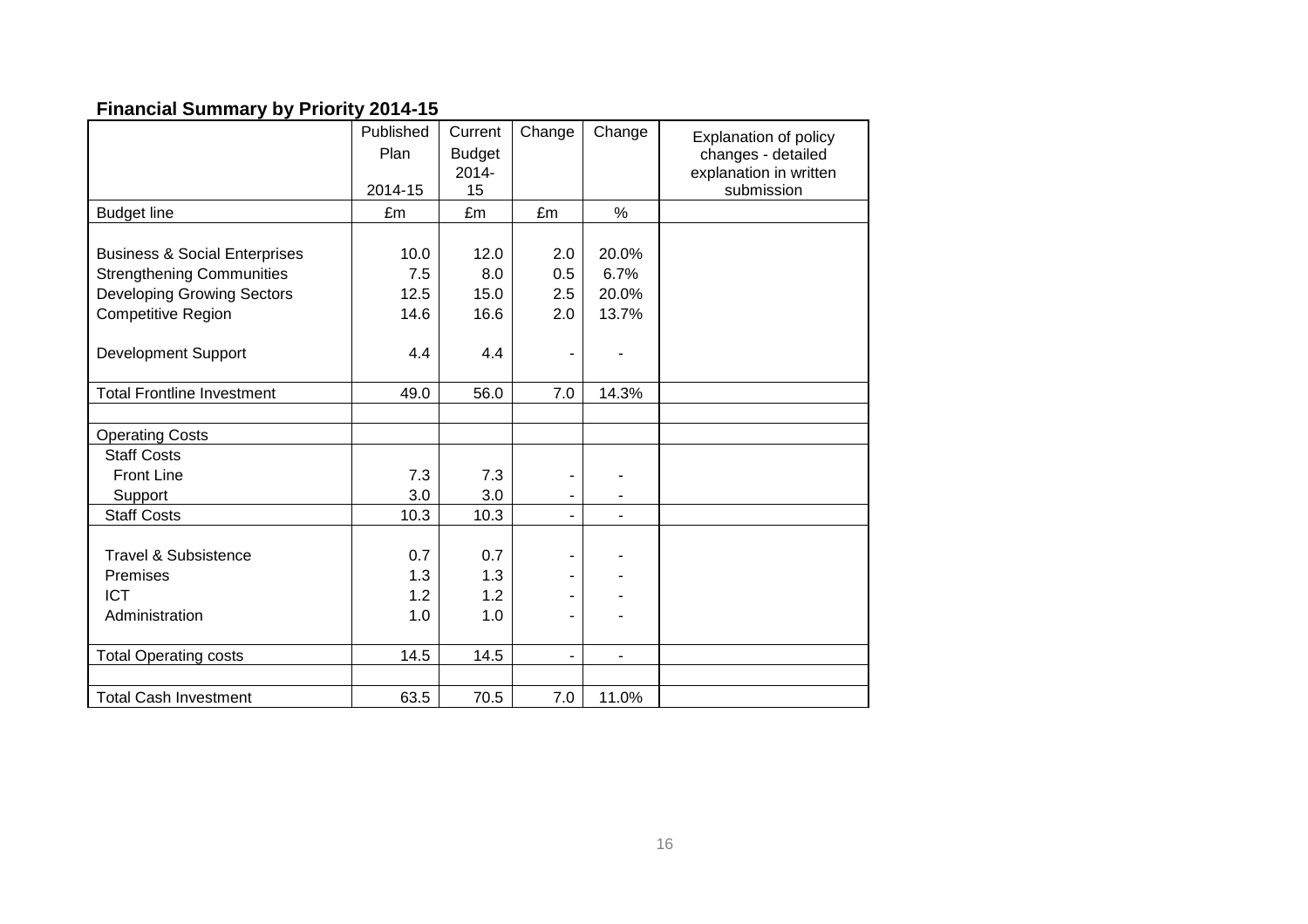# **2013-14 Current Budget v Draft Budget 2014-15**

|                                          | Current       | <b>Draft</b>  | Change                   | Change     | Explanation of policy  |
|------------------------------------------|---------------|---------------|--------------------------|------------|------------------------|
|                                          | <b>Budget</b> | <b>Budget</b> |                          |            | changes - detailed     |
|                                          |               |               |                          |            | explanation in written |
|                                          | 2013-14       | 2014-15       |                          |            | submission             |
| <b>Budget line</b>                       | £m            | £m            | £m                       | $\%$       |                        |
|                                          |               |               |                          |            |                        |
| <b>Business &amp; Social Enterprises</b> | 13.0          | 12.0          | (1.0)                    | (7.7)%     |                        |
| <b>Strengthening Communities</b>         | 8.0           | 8.0           |                          |            |                        |
| <b>Developing Growing Sectors</b>        | 13.0          | 15.0          | 2.0                      | 15.4%      |                        |
| <b>Competitive Region</b>                | 15.0          | 16.6          | 1.6                      | 10.7%      |                        |
|                                          |               |               |                          |            |                        |
| <b>Development Support</b>               | 5.2           | 4.4           | (0.8)                    | $(15.4)\%$ |                        |
|                                          |               |               |                          |            |                        |
| <b>Total Frontline Investment</b>        | 54.2          | 56.0          | 1.8                      | 3.3%       |                        |
|                                          |               |               |                          |            |                        |
| <b>Operating Costs</b>                   |               |               |                          |            |                        |
| <b>Staff Costs</b>                       |               |               |                          |            |                        |
| <b>Front Line</b>                        | 7.3           | 7.3           | ۰                        |            |                        |
| Support                                  | 3.0           | 3.0           | $\overline{\phantom{a}}$ |            |                        |
| <b>Staff Costs</b>                       | 10.3          | 10.3          | -                        |            |                        |
|                                          |               |               |                          |            |                        |
| <b>Travel &amp; Subsistence</b>          | 0.7           | 0.7           |                          |            |                        |
| Premises                                 | 1.6           | 1.3           | (0.3)                    | $(18.8)\%$ | <b>CH Sub Lease</b>    |
| <b>ICT</b>                               | 1.2           | 1.2           |                          |            |                        |
| Administration                           | 1.1           | 1.0           | (0.1)                    | (9.1)%     |                        |
|                                          |               |               |                          |            |                        |
| <b>Total Operating costs</b>             | 14.9          | 14.5          | (0.4)                    | (2.7)%     |                        |
|                                          |               |               |                          |            |                        |
| <b>Total Cash Investment</b>             | 69.1          | 70.5          | 1.4                      | 2.0%       |                        |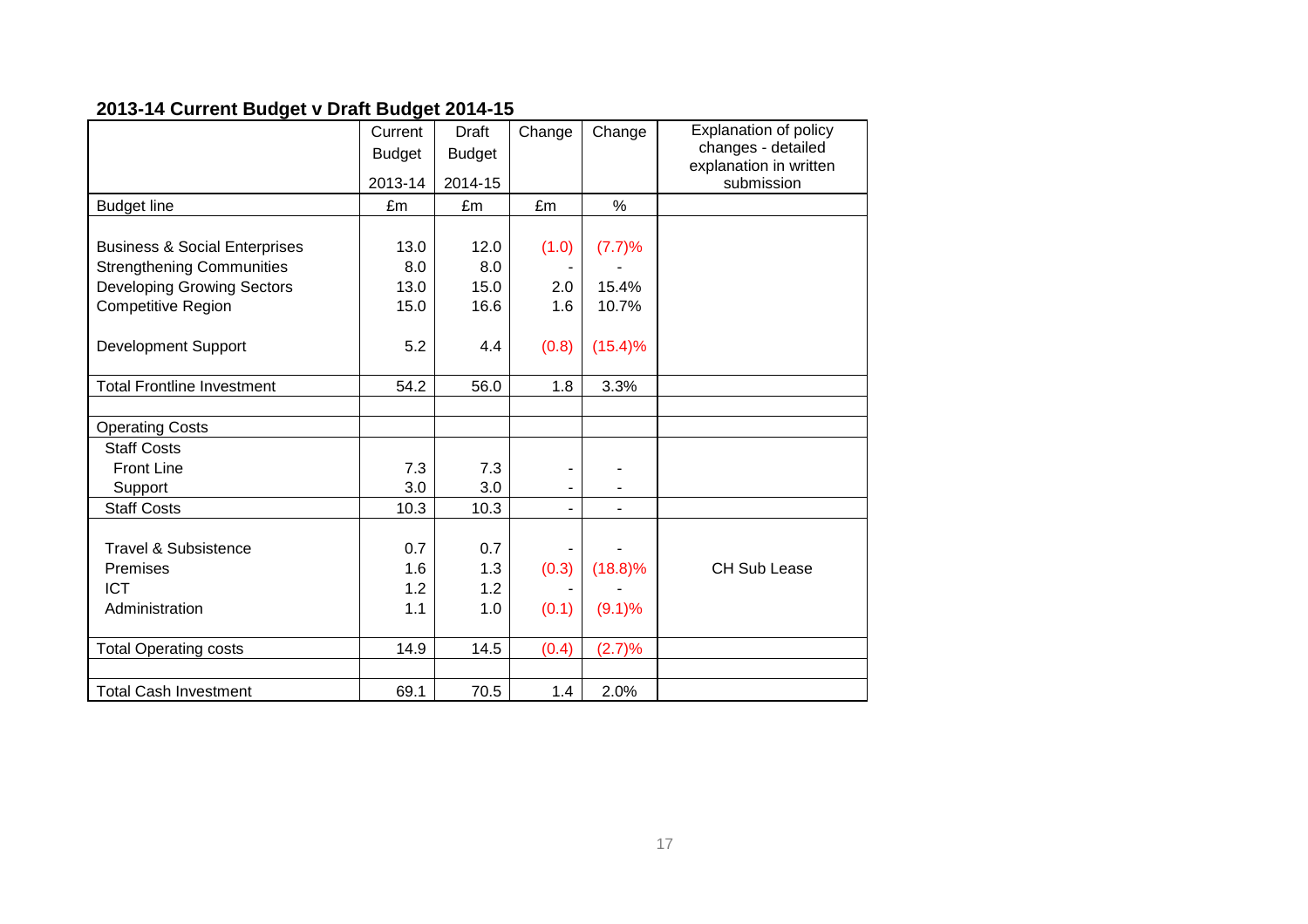# **Financial Summary for Spending Review Period**

|                              |                                          | <b>Actual</b> | <b>Actual</b> | <b>Current</b> | <b>Draft</b>    | <b>Draft</b>    |
|------------------------------|------------------------------------------|---------------|---------------|----------------|-----------------|-----------------|
|                              |                                          | Outturn       | Outturn       | <b>Budget</b>  | <b>Forecast</b> | <b>Forecast</b> |
|                              |                                          | 2011/12       | 2012/13       | 2013/14        | 2014/15         | 2015/16         |
| <b>Budget Line</b>           |                                          | £m            | £m            | £m             | £m              | £m              |
|                              |                                          |               |               |                |                 |                 |
|                              | <b>Business &amp; Social Enterprises</b> | 20.1          | 13.4          | 13.0           | 12.0            | 12.5            |
|                              | <b>Strengthening Communities</b>         | 5.1           | 8.0           | 8.0            | 8.0             | 8.1             |
|                              | <b>Developing Growing Sectors</b>        | 10.6          | 14.2          | 13.0           | 15.0            | 15.4            |
|                              | <b>Competitive Region</b>                | 8.9           | 24.1          | 15.0           | 16.6            | 16.5            |
|                              | <b>Development Support</b>               | 5             | 4.7           | 5.2            | 4.4             | 4.4             |
| <b>Total Frontline</b>       |                                          |               |               |                |                 |                 |
| Investment                   |                                          | 49.7          | 64.4          | 54.2           | 56.0            | 56.9            |
|                              |                                          |               |               |                |                 |                 |
|                              | <b>Operating Costs</b>                   |               |               |                |                 |                 |
|                              | <b>Staff Costs</b>                       |               |               |                |                 |                 |
|                              | <b>Front Line</b>                        | 7.2           | 7.3           | 7.3            | 7.3             | 7.3             |
|                              | Support                                  | 2.9           | 2.9           | 3.0            | 3.0             | 3.0             |
|                              | <b>Staff Costs</b>                       | 10.1          | 10.2          | 10.3           | 10.3            | 10.3            |
|                              | Pension recovery plan                    |               |               |                |                 |                 |
|                              | <b>Travel &amp; Subsistence</b>          | 0.7           | 0.7           | 0.7            | 0.7             | 0.7             |
|                              | Premises                                 | 1.7           | 1.7           | 1.6            | 1.3             | 1.3             |
|                              | <b>ICT</b>                               | 1.6           | 1.4           | 1.2            | 1.2             | 1.2             |
|                              | Administration                           | 1.3           | 1.1           | 1.1            | 1.0             | 1.0             |
|                              | Efficiency savings to be<br>identified   |               |               |                |                 |                 |
|                              | <b>Total Operating costs</b>             | 15.4          | 15.1          | 14.9           | 14.5            | 14.5            |
|                              |                                          |               |               |                |                 |                 |
| <b>Total Cash Investment</b> |                                          | 65.1          | 79.5          | 69.1           | 70.5            | 71.4            |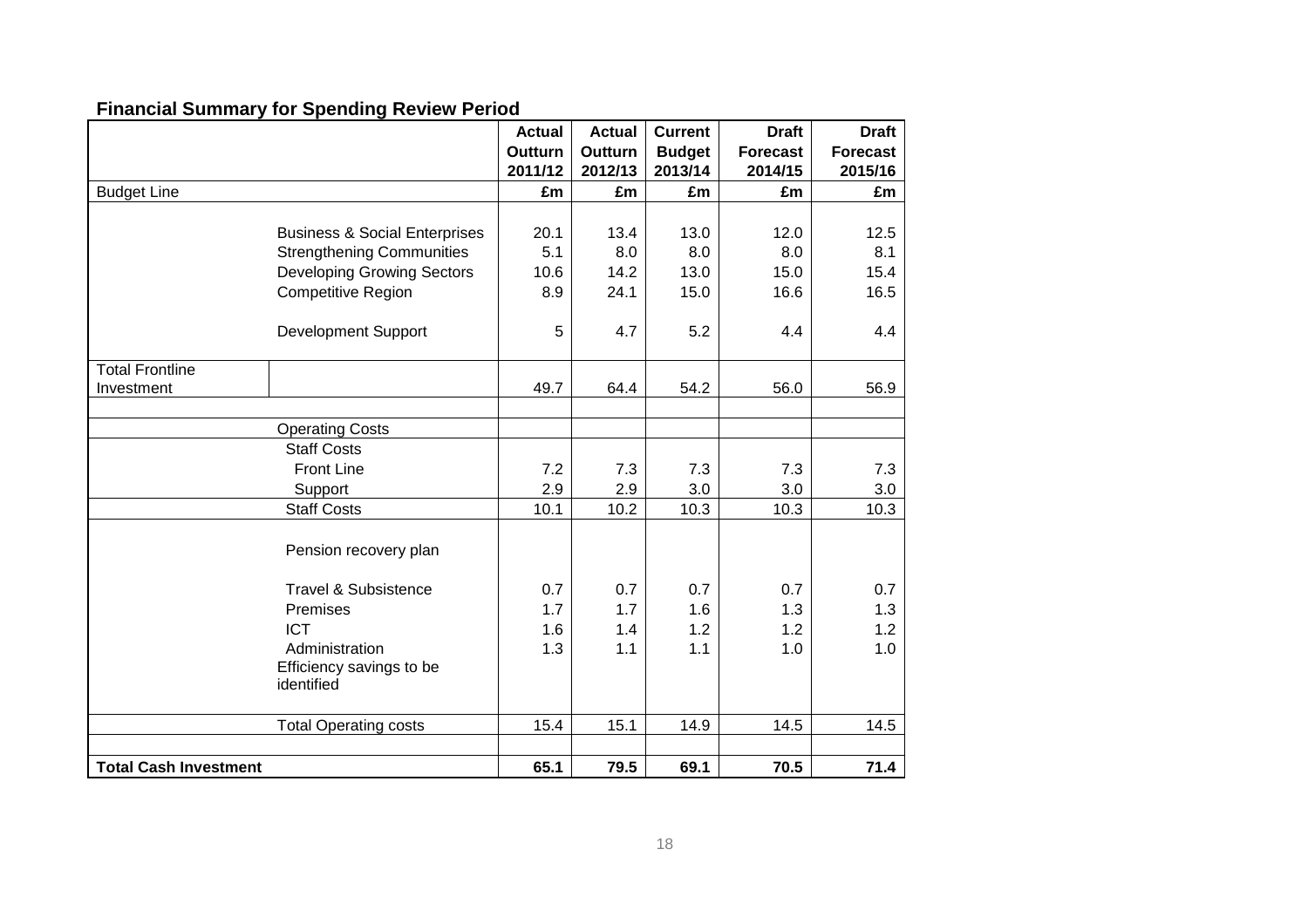# **Reconciliation to Grant in Aid**

|              |                              | <b>Current</b> | <b>Draft</b>    | <b>Draft</b>    | Change | Change     | Explanation of policy changes - |
|--------------|------------------------------|----------------|-----------------|-----------------|--------|------------|---------------------------------|
|              |                              | <b>Budget</b>  | <b>Forecast</b> | <b>Forecast</b> |        |            | detailed explanation in written |
|              |                              | 2013/14        | 2014/15         | 2015/16         |        |            | submission                      |
| Income       |                              | £m             | £m              | £m              | £m     | %          |                                 |
|              |                              |                |                 |                 |        |            |                                 |
|              | Grant in aid (base line)     | 48.4           | 58.6            | 59.5            | (10.2) | $(21.1)\%$ |                                 |
|              | Grant in aid (in year award) | 5.9            |                 |                 | 5.9    | 100.0%     | Shovel ready Funding & SMO      |
|              | EU Income                    | 5.0            | 5.0             | 5.0             |        |            |                                 |
|              | <b>Capital Receipts</b>      | 3.3            | 4.5             | 4.5             | (1.2)  | (36.4)%    |                                 |
|              | <b>Revenue Receipts</b>      | 5.8            | $5.6\,$         | 5.6             | 0.2    | 3.4%       |                                 |
|              |                              |                |                 |                 |        |            |                                 |
| <b>Total</b> |                              | 68.4           | 73.7            | 74.6            | (5.3)  | 46.0%      |                                 |
|              |                              |                |                 |                 |        |            |                                 |

**NB**

The table excludes any potential GIA award in respect of energy team or other allocations which are yet to be formally confirmed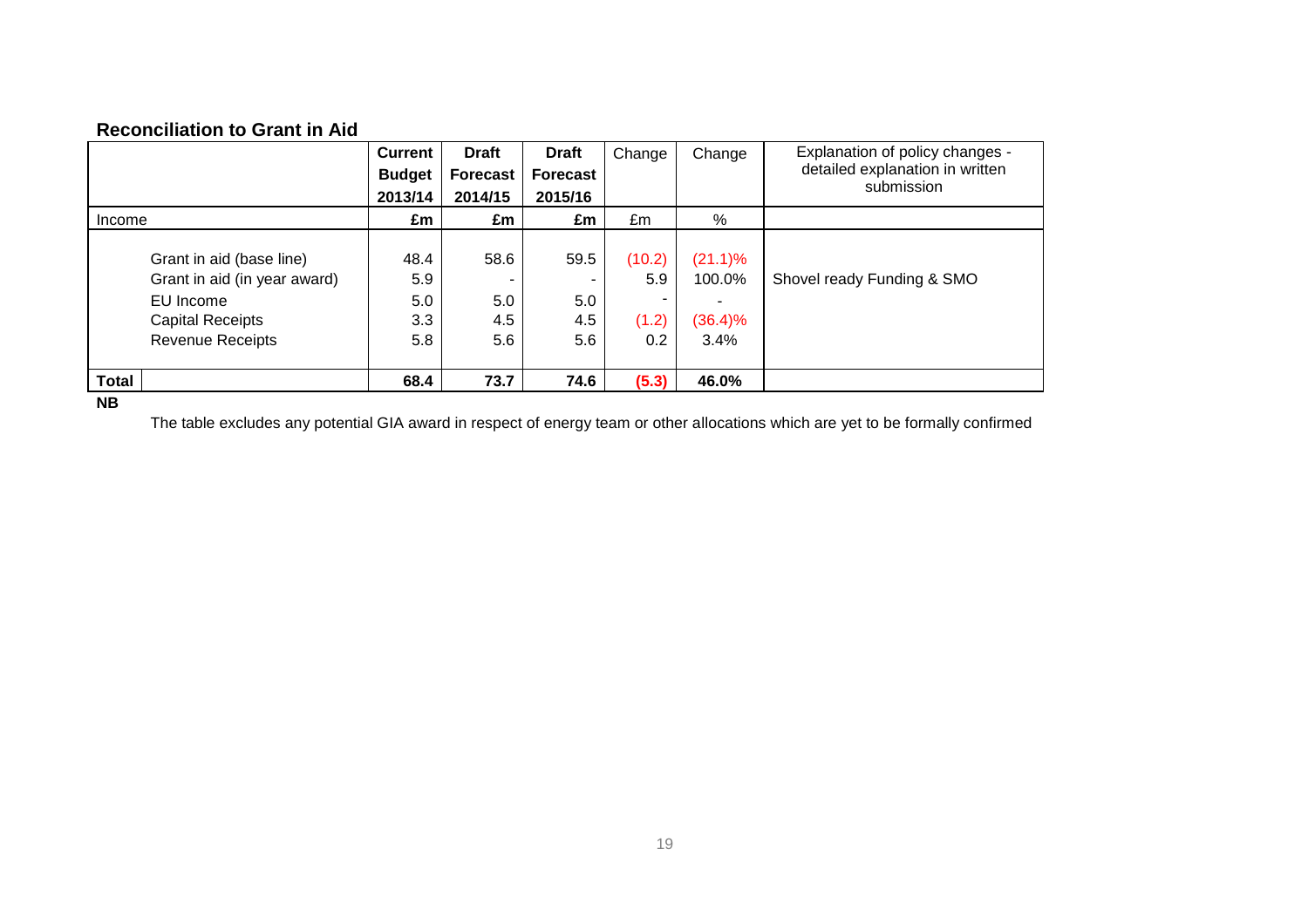|                                                | <b>Actual</b><br>Outturn<br>2011/12<br><b>Total</b> | <b>Actual</b><br>Outturn<br>2011/12<br>Capital | <b>Actual</b><br>Outturn<br>2011/12<br><b>Resource</b> | <b>Actual</b><br>Outturn<br>2012/13<br><b>Total</b> | <b>Actual</b><br>Outturn<br>2012/13<br><b>Capital</b> | <b>Actual</b><br>Outturn<br>2012/13<br><b>Resource</b> | <b>Draft</b><br><b>Forecast</b><br>2013/14<br><b>Total</b> | <b>Draft</b><br><b>Forecast</b><br>2013/14<br>Capital | <b>Draft</b><br><b>Forecast</b><br>2013/14<br><b>Resource</b> | <b>Draft</b><br><b>Forecast</b><br>2014/15<br><b>Total</b> | <b>Draft</b><br><b>Forecast</b><br>2014/15<br>Capital | <b>Draft</b><br><b>Forecast</b><br>2014/15<br><b>Resource</b> | <b>Draft</b><br><b>Forecast</b><br>2015/16<br><b>Total</b> | <b>Draft</b><br><b>Forecast</b><br>2015/16<br><b>Capital</b> | <b>Draft</b><br><b>Forecast</b><br>2015/16<br><b>Resource</b> |    |    |
|------------------------------------------------|-----------------------------------------------------|------------------------------------------------|--------------------------------------------------------|-----------------------------------------------------|-------------------------------------------------------|--------------------------------------------------------|------------------------------------------------------------|-------------------------------------------------------|---------------------------------------------------------------|------------------------------------------------------------|-------------------------------------------------------|---------------------------------------------------------------|------------------------------------------------------------|--------------------------------------------------------------|---------------------------------------------------------------|----|----|
| <b>Budget Line</b>                             | £m                                                  | £m                                             |                                                        |                                                     | £m                                                    | £m                                                     | £m                                                         | £m                                                    | £m                                                            | £m                                                         | £m                                                    | £m                                                            | £m                                                         | £m                                                           | £m                                                            | £m | £m |
| <b>Business &amp;</b><br>Social<br>Enterprises | 20.1                                                | 10.6                                           | 9.5                                                    | 13.4                                                | 9.3                                                   | 4.1                                                    | 13.0                                                       | 8.9                                                   | 4.1                                                           | 12.0                                                       | 9.2                                                   | 2.8                                                           | 12.5                                                       | 11.0                                                         | 1.5                                                           |    |    |
| Strengthening<br>Communities                   | 5.1                                                 | 2.5                                            | 2.6                                                    | 8.0                                                 | 2.2                                                   | 5.8                                                    | 8.0                                                        | 4.3                                                   | 3.7                                                           | 8.0                                                        | 6.3                                                   | 1.7                                                           | 8.1                                                        | 3.5                                                          | 4.6                                                           |    |    |
| Developing<br>Growing<br>Sectors               | 10.6                                                | 7.1                                            | 3.5                                                    | 14.2                                                | 11.6                                                  | 2.6                                                    | 13.0                                                       | 9.0                                                   | 4.0                                                           | 15.0                                                       | 5.9                                                   | 9.1                                                           | 15.4                                                       | 5.5                                                          | 9.9                                                           |    |    |
| Competitive<br>Region                          | 8.9                                                 | 3.5                                            | 5.4                                                    | 24.1                                                | 18.8                                                  | 5.3                                                    | 15.0                                                       | 12.6                                                  | 2.4                                                           | 16.6                                                       | 6.9                                                   | 9.7                                                           | 16.5                                                       | 12.0                                                         | 4.5                                                           |    |    |
| Development<br>Support                         | $5.0\,$                                             |                                                | 5.0                                                    | 4.7                                                 |                                                       | 4.7                                                    | 5.2                                                        |                                                       | 5.2                                                           | 4.4                                                        |                                                       | 4.4                                                           | 4.4                                                        |                                                              | 4.4                                                           |    |    |
|                                                | 49.7                                                | 23.7                                           | 26.0                                                   | 64.4                                                | 41.9                                                  | 22.5                                                   | 54.2                                                       | 34.8                                                  | 19.4                                                          | 56.0                                                       | 28.3                                                  | 27.7                                                          | 56.9                                                       | 32.0                                                         | 24.9                                                          |    |    |
| Operating<br>Costs                             |                                                     |                                                |                                                        |                                                     |                                                       |                                                        |                                                            |                                                       |                                                               |                                                            |                                                       |                                                               |                                                            |                                                              |                                                               |    |    |
| <b>Staff Costs</b>                             |                                                     |                                                |                                                        |                                                     |                                                       |                                                        |                                                            |                                                       |                                                               |                                                            |                                                       |                                                               |                                                            |                                                              |                                                               |    |    |
| Front Line                                     | 7.2                                                 |                                                | 7.2                                                    | 7.3                                                 |                                                       | 7.3                                                    | 7.3                                                        |                                                       | 7.3                                                           | 7.3                                                        |                                                       | 7.3                                                           | 7.3                                                        |                                                              | 7.3                                                           |    |    |
| Support                                        | 2.9                                                 |                                                | 2.9                                                    | 2.9                                                 |                                                       | 2.9                                                    | 3.0                                                        |                                                       | 3.0                                                           | 3.0                                                        |                                                       | 3.0                                                           | 3.0                                                        |                                                              | 3.0                                                           |    |    |
| <b>Staff Costs</b>                             | 10.1                                                |                                                | 10.1                                                   | 10.2                                                |                                                       | 10.2                                                   | 10.3                                                       |                                                       | 10.3                                                          | 10.3                                                       | $\blacksquare$                                        | 10.3                                                          | 10.3                                                       | $\mathbf{r}$                                                 | 10.3                                                          |    |    |

#### **Capital & Resource Plans 2011-12 to 2014-15**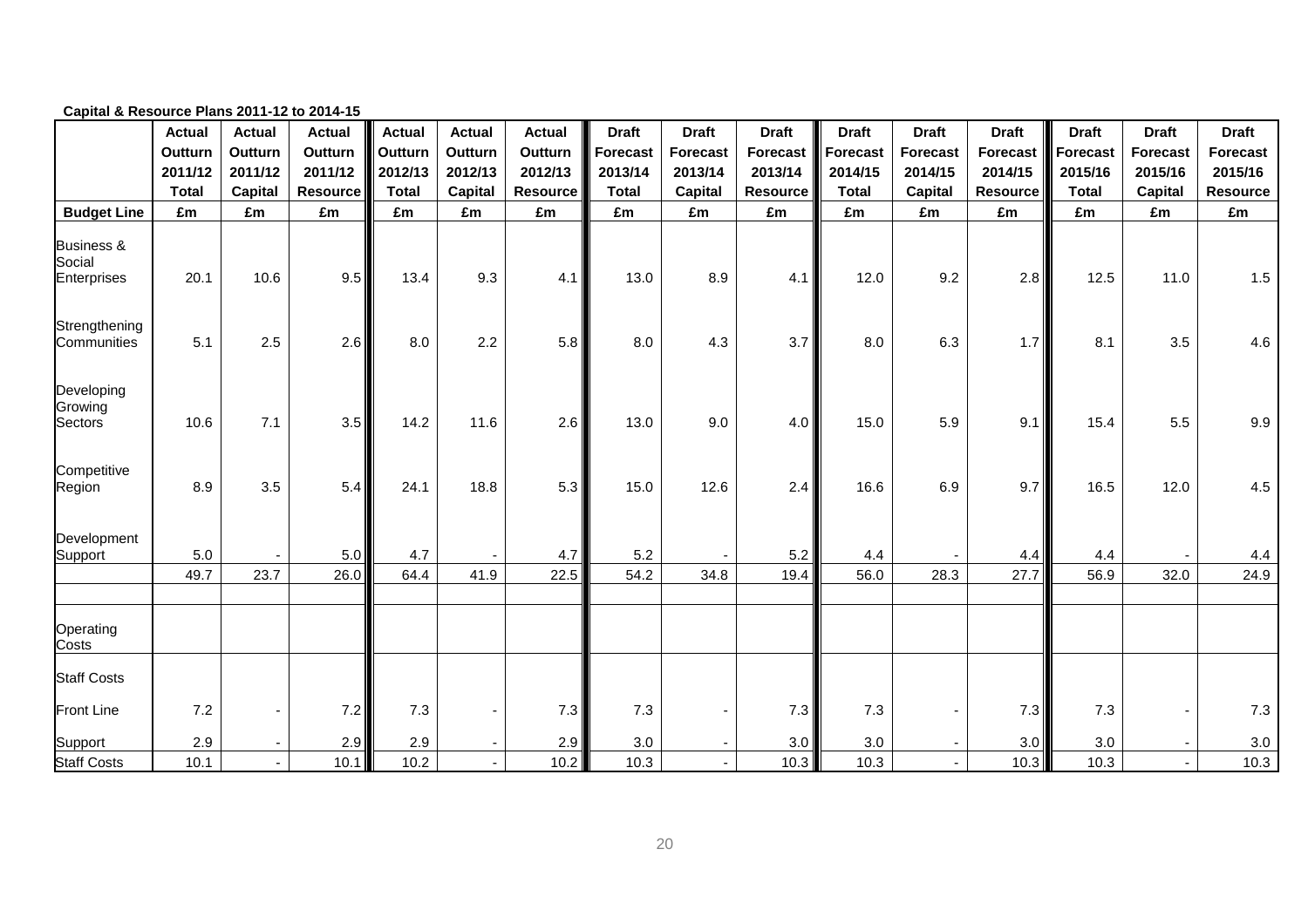|                                           | <b>Actual</b><br>Outturn<br>2011/12 | <b>Actual</b><br><b>Outturn</b><br>2011/12 | <b>Actual</b><br><b>Outturn</b><br>2011/12 | <b>Actual</b><br>Outturn<br>2012/13 | <b>Actual</b><br>Outturn<br>2012/13 | <b>Actual</b><br>Outturn<br>2012/13 | <b>Draft</b><br>Forecast<br>2013/14 | <b>Draft</b><br><b>Forecast</b><br>2013/14 | <b>Draft</b><br>Forecast<br>2013/14 | <b>Draft</b><br>Forecast<br>2014/15 | <b>Draft</b><br><b>Forecast</b><br>2014/15 | <b>Draft</b><br><b>Forecast</b><br>2014/15 | <b>Draft</b><br><b>Forecast</b><br>2015/16 | <b>Draft</b><br><b>Forecast</b><br>2015/16 | <b>Draft</b><br><b>Forecast</b><br>2015/16 |
|-------------------------------------------|-------------------------------------|--------------------------------------------|--------------------------------------------|-------------------------------------|-------------------------------------|-------------------------------------|-------------------------------------|--------------------------------------------|-------------------------------------|-------------------------------------|--------------------------------------------|--------------------------------------------|--------------------------------------------|--------------------------------------------|--------------------------------------------|
|                                           | <b>Total</b>                        | <b>Capital</b>                             | <b>Resource</b>                            | <b>Total</b>                        | Capital                             | <b>Resource</b>                     | <b>Total</b>                        | <b>Capital</b>                             | <b>Resource</b>                     | <b>Total</b>                        | <b>Capital</b>                             | <b>Resource</b>                            | <b>Total</b>                               | Capital                                    | <b>Resource</b>                            |
| <b>Budget Line</b>                        | £m                                  | £m                                         | £m                                         | £m                                  | £m                                  | £m                                  | £m                                  | £m                                         | £m                                  | £m                                  | £m                                         | £m                                         | £m                                         | £m                                         | £m                                         |
| Pension<br>recovery plan                  |                                     |                                            |                                            |                                     |                                     |                                     | $\blacksquare$                      |                                            |                                     |                                     |                                            |                                            |                                            |                                            |                                            |
| Travel &<br>Subsistence                   | 0.7                                 |                                            | 0.7                                        | 0.7                                 |                                     | 0.7                                 | 0.7                                 |                                            | 0.7                                 | 0.7                                 |                                            | 0.7                                        | 0.7                                        |                                            | 0.7                                        |
| Premises                                  | 1.7                                 |                                            | 1.7                                        | 1.7                                 |                                     | 1.7                                 | 1.6                                 |                                            | 1.6                                 | 1.3                                 |                                            | 1.3                                        | 1.3                                        |                                            | 1.3                                        |
| <b>ICT</b>                                | 1.6                                 |                                            | 1.6                                        | 1.4                                 |                                     | 1.4                                 | 1.2                                 |                                            | 1.2                                 | 1.2                                 |                                            | 1.2                                        | 1.2                                        |                                            | 1.2                                        |
| Administration                            | 1.3                                 |                                            | 1.3                                        | 1.1                                 |                                     | 1.1                                 | 1.1                                 |                                            | 1.1                                 | 1.0                                 |                                            | 1.0                                        | 1.0                                        |                                            | 1.0                                        |
| Efficiency<br>savings to be<br>identified |                                     |                                            |                                            |                                     |                                     |                                     |                                     |                                            |                                     |                                     |                                            |                                            |                                            |                                            |                                            |
| Total<br>Operating<br>costs               | 15.4                                |                                            | 15.4                                       | 15.1                                |                                     | 15.1                                | 14.9                                |                                            | 14.9                                | 14.5                                |                                            | 14.5                                       | 14.5                                       |                                            | 14.5                                       |
| <b>Total Cash</b><br>Investment           | 65.1                                | 23.7                                       | 41.4                                       | 79.5                                | 41.9                                | 37.6                                | 69.1                                | 34.8                                       | 34.3                                | 70.5                                | 28.3                                       | 42.2                                       | 71.4                                       | 32.0                                       | 39.4                                       |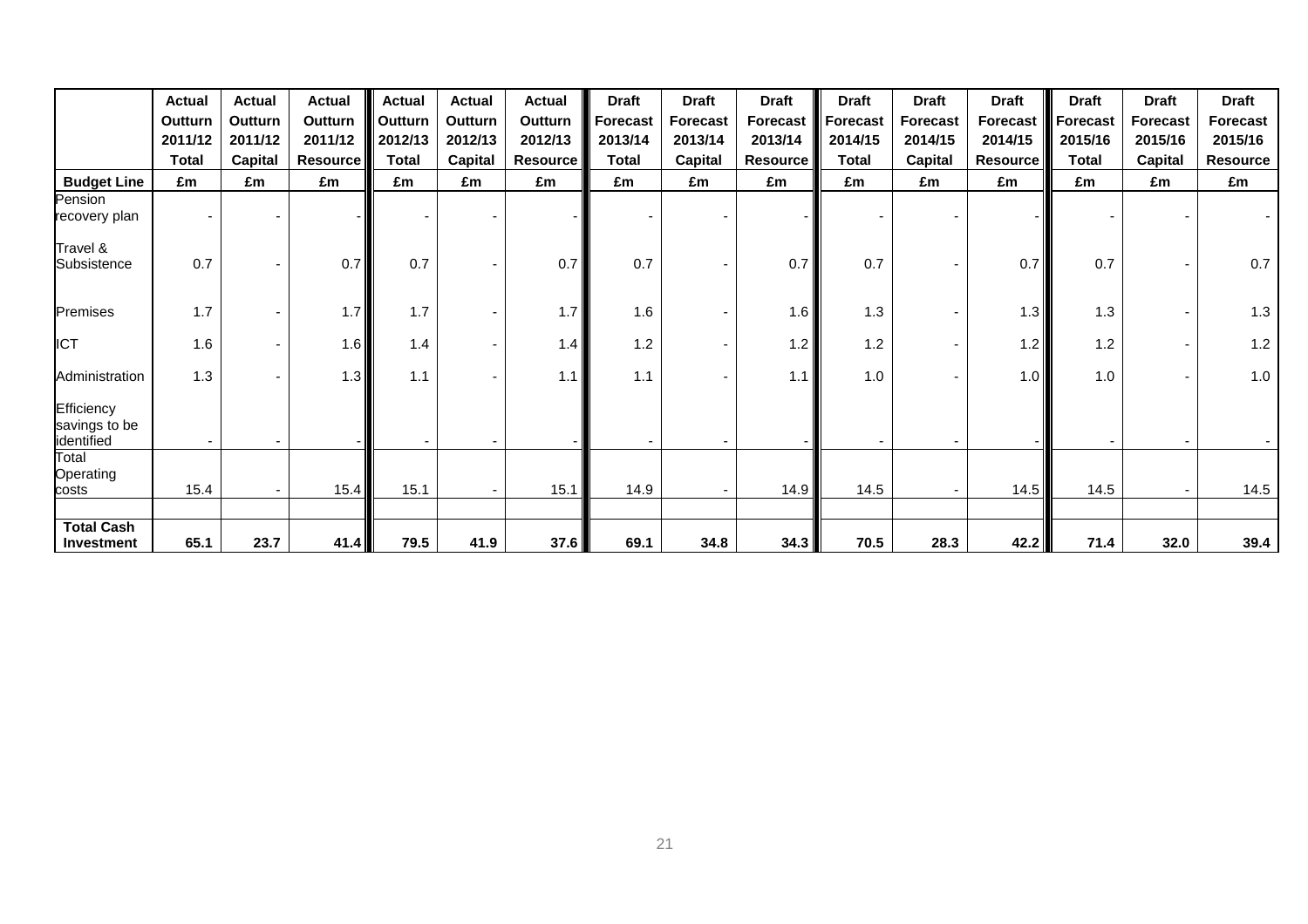# **Planned Capital Expenditure 2013-14 to 2015-16**

|                                                    | <b>Highlands &amp; Islands Enterprise</b>    | <b>Actual</b>  | <b>Actual</b> | <b>Current</b> | <b>Draft</b>    | <b>Draft</b>    |  |
|----------------------------------------------------|----------------------------------------------|----------------|---------------|----------------|-----------------|-----------------|--|
|                                                    | <b>Planned Capital Expenditure</b>           | <b>Outturn</b> | Outturn       | <b>Budget</b>  | <b>Forecast</b> | <b>Forecast</b> |  |
|                                                    |                                              | 2011/12        | 2012/13       | 2013/14        | 2014/15         | 2015/16         |  |
| <b>Capital Expenditure</b>                         |                                              | £m             | £m            | £m             | £m              | £m              |  |
|                                                    |                                              |                |               |                |                 |                 |  |
| <b>Competitive and Low Carbon Region</b>           |                                              |                |               |                |                 |                 |  |
|                                                    | Inverness Campus - Infrastructure            | 2.2            | 11.7          | 4.5            | 0.5             |                 |  |
|                                                    | Inverness Campus - Sports Facilities         |                |               |                |                 | 6.0             |  |
|                                                    | Inverness Campus - UHI/HIE Centre            |                |               |                | 7.0             |                 |  |
|                                                    | Renewables Campus Stromness                  |                |               |                |                 | 5.0             |  |
|                                                    | Enterprise Park Forres infrastructure        | 0.2            | 1.6           | 0.8            |                 |                 |  |
|                                                    | <b>Scrabster Harbour</b>                     |                | 4.5           | 1.0            | 1.4             |                 |  |
|                                                    | Other projects                               | 1.1            | 1.0           | 2.6            | 0.3             |                 |  |
|                                                    |                                              |                |               |                |                 |                 |  |
| <b>Total</b>                                       |                                              | 3.5            | 18.8          | 8.9            | 9.2             | 11.0            |  |
|                                                    |                                              |                |               |                |                 |                 |  |
| <b>Developing Growth Sectors</b>                   |                                              |                |               |                |                 |                 |  |
|                                                    | Moray Life Science Centre                    |                | 0.6           | 0.5            | 0.3             | 2.5             |  |
|                                                    | European Marine Science Park, Argyll         | 2.0            | 4.0           | 0.3            | 1.1             |                 |  |
|                                                    | <b>EMEC Test Facility Expansion</b>          |                |               | 2.4            | 0.6             |                 |  |
|                                                    | Nigg - Site Development                      |                | 2.4           | 0.4            | 0.5             |                 |  |
|                                                    | Arnish                                       | 2.4            | 0.9           | 1.6            |                 |                 |  |
|                                                    | Lews Castle                                  |                |               | 0.3            | 0.7             | 0.1             |  |
|                                                    | Other projects                               | 2.7            | 3.7           | 3.5            | 2.7             | 2.9             |  |
|                                                    |                                              |                |               |                |                 |                 |  |
| <b>Total</b>                                       |                                              | 7.1            | 11.6          | 9.0            | 5.9             | 5.5             |  |
|                                                    |                                              |                |               |                |                 |                 |  |
| <b>Strengthening Communities and Fragile Areas</b> |                                              |                |               |                |                 |                 |  |
|                                                    | <b>Connected Communities</b>                 |                | 0.2           | 0.3            |                 |                 |  |
|                                                    | Lochboisdale Development                     | 0.2            |               | 3.0            | 1.6             |                 |  |
|                                                    | <b>BSW Expansion and Development of Site</b> | 1.0            |               |                | 0.5             |                 |  |
|                                                    | Kishorn Port Upgrade                         |                |               | 0.8            |                 |                 |  |
|                                                    | Kilbeg Community Campus (SMO)                |                |               |                | 1.2             |                 |  |